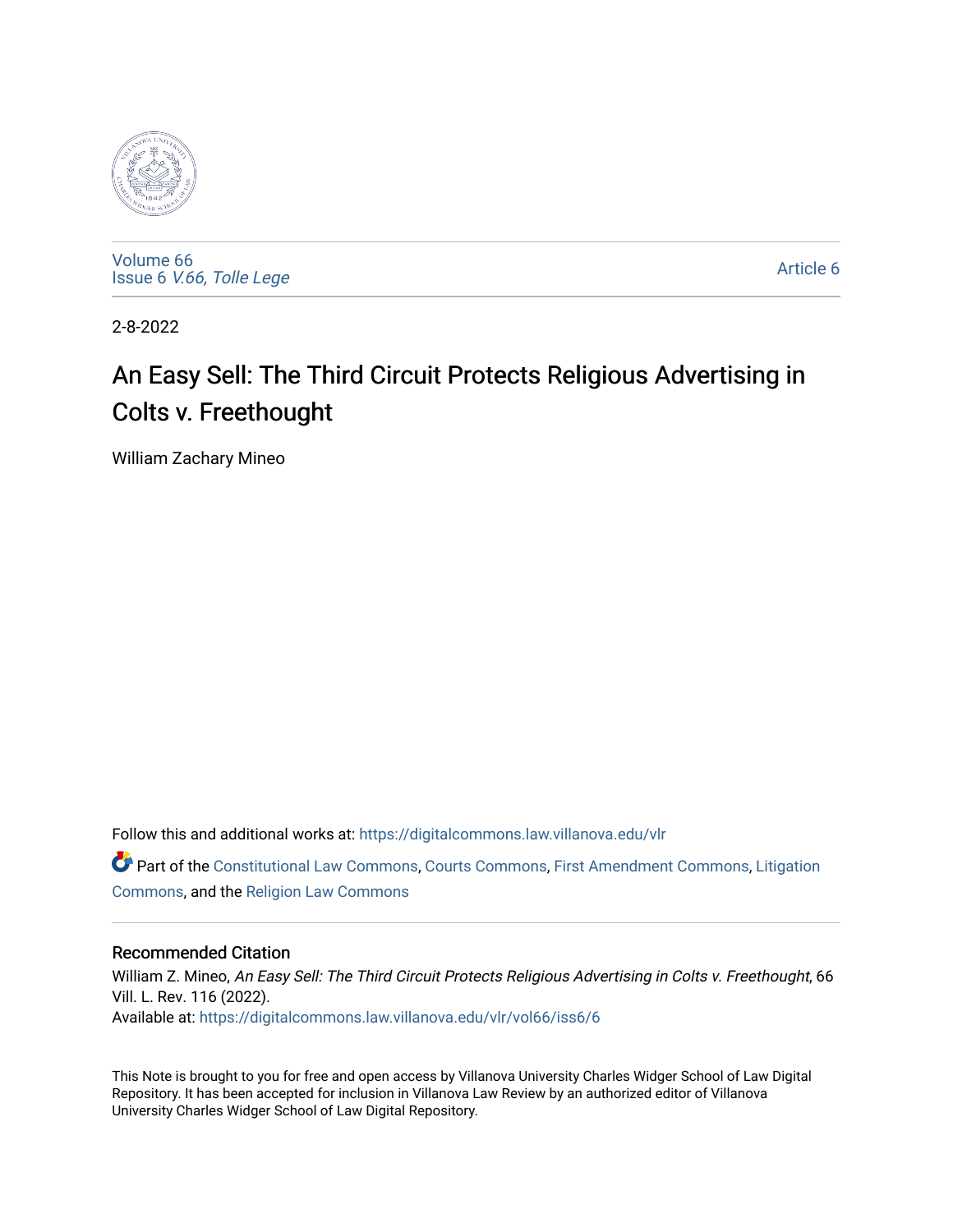VILLANOVA LAW REVIEW ONLINE: TOLLE LEGE 653

# AN EASY SELL: THE THIRD CIRCUIT PROTECTS RELIGIOUS ADVERTISING IN *COLTS V. FREETHOUGHT*

#### WILLIAM ZACHARY MINEO

"Goebbels was in favor of freedom of speech for views he liked. . . . So was Stalin. If you're in favor of freedom of speech, that means you're in favor of freedom of speech precisely for views you despise, otherwise you're not in favor of freedom of speech."<sup>1</sup>

# I. FORMING THE BIG IDEA: FREE SPEECH RIGHTS IN THE UNITED **STATES**

Americans generally esteem the "freedom of speech" that is secured in the First Amendment.<sup>2</sup> Nevertheless, one scholar has noted that societal attempts to silence unpopular views can call into question whether a society upholds, and not just esteems, the freedom of speech.<sup>3</sup> This concern becomes even more pressing when the government silences unpopular views to appease members of the public.<sup>4</sup>

There are three types of forums where speakers enjoy differing degrees of protection of free speech under the First Amendment.<sup>5</sup> First, public forums are government property where the public has customarily had the opportunity to express ideas freely, such as in a public park.<sup>6</sup> The Constitution generally bars the government from restricting free speech in public forums.<sup>7</sup> Second, designated public forums are government property where the public has not customarily expressed ideas but where the government has designated the property for free

<sup>1.</sup> Peter Wintonick, Manufacturing Consent: Noam Chomsky and the Media: The Companion Book to the Award-winning Film by Peter Wintonick and Mark Achbar 184 (Mark Achbar ed., 1994).

<sup>2.</sup> *See generally* Robert A. Sedler, *An Essay on Freedom of Speech: The United States Versus the Rest of the World*, 2006 MICH. ST. L. REV. 377, 378–79 (2006) (describing Americans' views on the First Amendment). The First Amendment applies to all "government entities." *See* Rosenberger v. Rector and Visitors of Univ. of Va., 515 U.S. 819, 833 (1995).

<sup>3.</sup> *See* Wintonick, *supra* note 1, at 184 (asserting that free speech requires tolerance for opposing views).

<sup>4.</sup> *See* Ne. Pa. Freethought Soc'y v. COLTS, 938 F.3d 424, 428–30 (3d Cir. 2019) (describing a government-imposed restriction on speech out of concern for potential negative public reactions).

<sup>5.</sup> *See* Verlo v. Martinez, 820 F.3d 1113, 1129 (10th Cir. 2016) (citing Cornelius v. NAACP Legal Def. and Educ. Fund, Inc., 473 U.S. 788, 802 (1985)) (describing the "public forum," "designated public forum," and "nonpublic forum" frameworks).

<sup>6.</sup> *See* Perry Educ. Ass'n v. Perry Local Educators' Ass'n, 460 U.S. 37, 45 (1983) (quoting Hague v. Comm. for Indus. Org., 307 U.S. 496, 515 (1939)) (noting that the right to free speech is greatest in public forums).

<sup>7.</sup> *See* Christian Legal Soc'y Chapter of the Univ. of Cal., Hastings Coll. of the Law v. Martinez, 561 U.S. 661, 679 n.11 (2010) (quoting Pleasant Grove City v. Summum, 555 U.S. 460, 469 (2009)) (detailing the constitutional limits on government regulation of speech in public forums).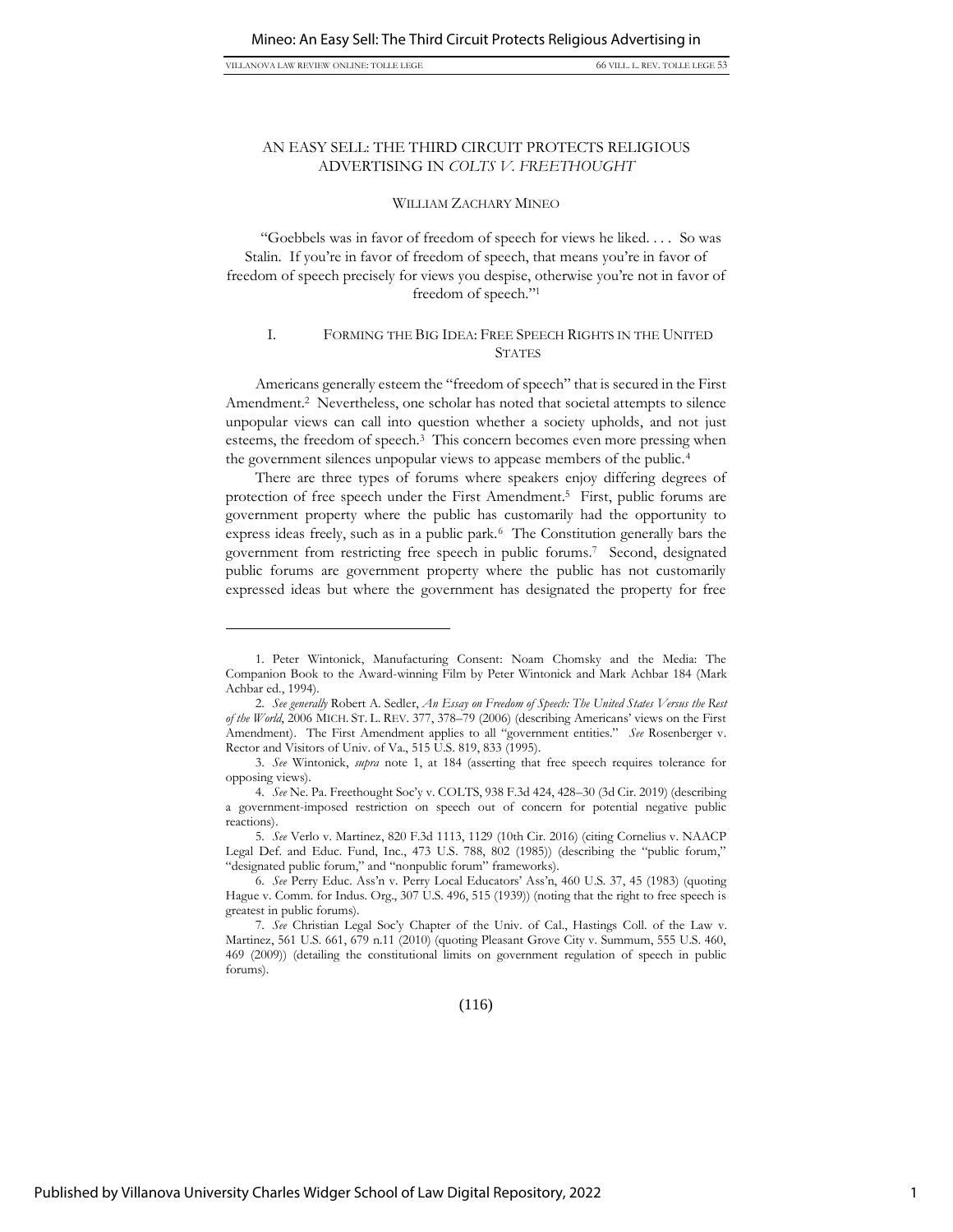speech, such as in a university's free speech area.<sup>8</sup> The Constitution also generally bars restrictions on speech in designated public forums.<sup>9</sup> Third, nonpublic forums are government property where the public has not customarily expressed ideas and where the government has not designated the property for free speech, such as in a courthouse.<sup>10</sup> In nonpublic forums, the government may prohibit speech on one or more topics "as long as the regulation on speech is reasonable and not an effort to suppress expression merely because public officials oppose the speaker's view."<sup>11</sup>

When the government prohibits speech about a topic in a forum, the restriction is called a "subject matter prohibition."<sup>12</sup> For example, if a city government publishes its own newspaper, it could enact a subject matter prohibition on articles about politics in each edition. $13$  The subjects that the city allows articles to be written about—perhaps the city school system, local businesses, or public health concerns—are called "permissible subjects."<sup>14</sup> Under the First Amendment, the city would not be allowed to prohibit any particular speaker from writing an article on a permissible subject based on the speaker's point of view.<sup>15</sup> Doing so would discriminate against the speaker in what is called "viewpoint discrimination."<sup>16</sup> In building off the previous example, if the city decided to begin accepting opinion pieces about politics but refused to run opinion pieces submitted by labor unions, the government would be committing unconstitutional viewpoint discrimination.<sup>17</sup>

In applying this case law, the Third Circuit recently ruled that the County of Lackawanna Transit System's ("COLTS") refusal to run an advertisement for a local religious organization was unconstitutional in *Northeastern Pennsylvania Freethought* 

<sup>8.</sup> *See id.* (quoting *Pleasant Grove City*, 555 U.S. at 469–70) (describing how the government establishes designated public forums); *see also* Bloedorn v. Grube, 631 F.3d 1218, 1234 (11th Cir. 2011) (concluding that a public university's free speech area was a designated public forum).

<sup>9.</sup> *See Martinez*, 561 U.S. at 679 n.11 (quoting *Pleasant Grove City*, 555 U.S. at 469–70) (detailing the constitutional limits on government regulation of speech in designated public forums).

<sup>10.</sup> *See Perry*, 460 U.S. at 46 (describing nonpublic forums); see also Huminski v. Corsones, 396 F.3d 53, 90 (2d Cir. 2005) (holding that a courthouse was a nonpublic forum).

<sup>11.</sup> Minn. Voters All. v. Mansky, 138 S. Ct. 1876, 1885 (2018) (internal quotation marks omitted) (quoting *Perry*, 460 U.S. at 46) (detailing the constitutional limits on government regulation of speech in nonpublic forums); see also Rosenberger v. Rector and Visitors of Univ. of Va., 515 U.S. 819, 829 (1995) (noting that the government has the right to "preserve . . . [its] forum[s]") (alteration in original).

<sup>12.</sup> *See* Cornelius v. NAACP Legal Def. and Educ. Fund, Inc., 473 U.S. 788, 806 (1985) (citing *Perry*, 460 U.S. at 49) (discussing the constitutionality of subject matter prohibitions); Ne. Pa. Freethought Soc'y v. COLTS, 938 F.3d 424, 442 (3d Cir. 2019) (Cowen, J., dissenting) (referring to a government prohibition on religion as a "subject-matter prohibition"); R. George Wright, *Managing the Distinction Between Government Speech and Private Party Speech*, 34 QUINNIPIAC L. REV. 347, 365 (2016) (exploring how a "subject matter prohibition" can affect expressing viewpoints).

<sup>13.</sup> For a discussion of subject matter prohibitions, see *infra* Section II.B.

<sup>14.</sup> *See* Good News Club v. Milford Cent. Sch., 533 U.S. 98, 112 (2001) (noting that viewpoints can be expressed on permissible subjects in a forum).

<sup>15.</sup> *See id.* at 106–07 (citing *Rosenberger*, 515 U.S. at 829) (noting that the government cannot discriminate against anyone's point of view when restricting speech).

<sup>16.</sup> *See id.* at 107 (describing government viewpoint discrimination). The Supreme Court has also referred to policies that "constitute[] unconstitutional viewpoint discrimination" as being "viewpoint discriminatory." *See id.* at 107, 110.

<sup>17.</sup> For a discussion of viewpoint discrimination, see *infra* Section II.A.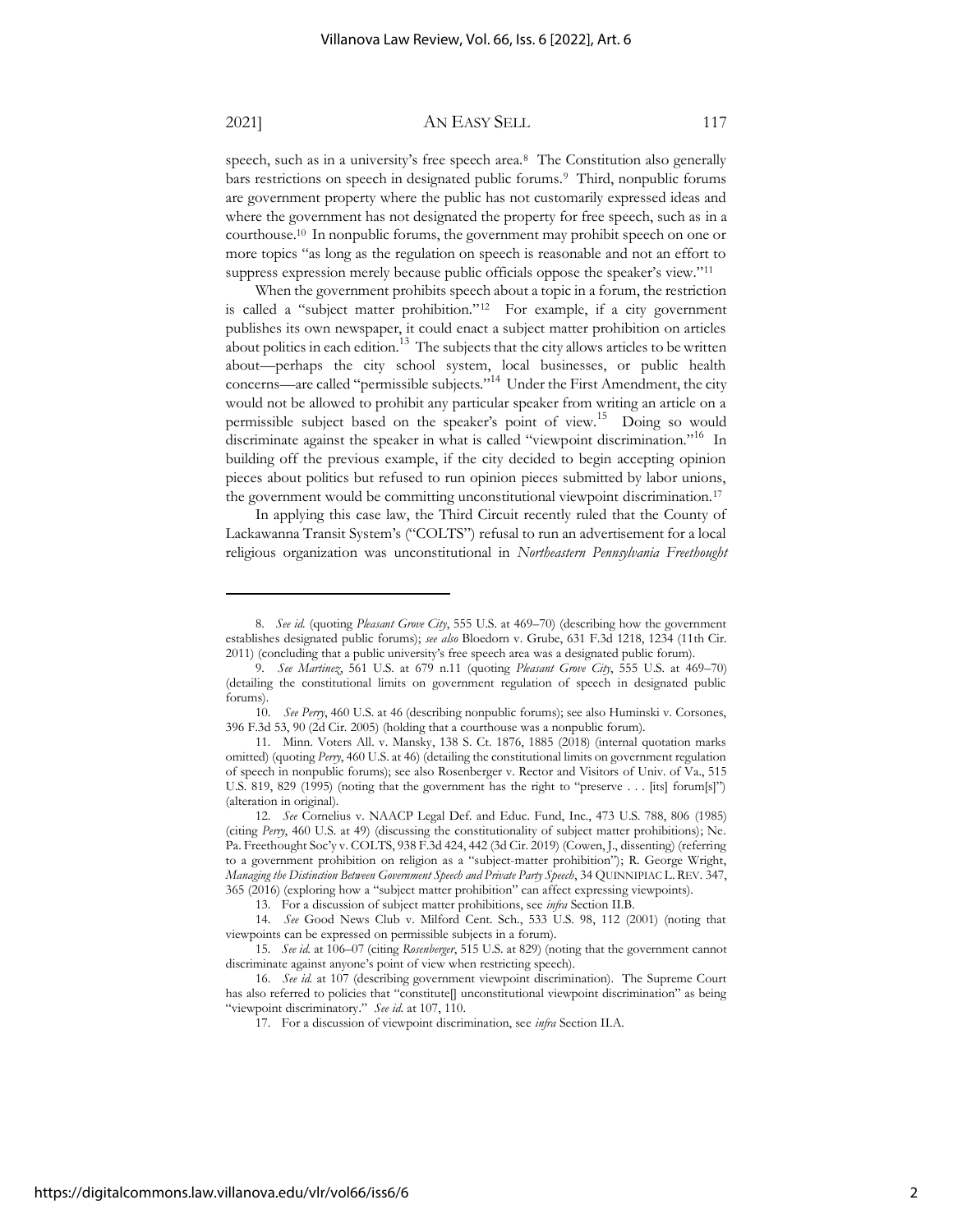Society v. COLTS.<sup>18</sup> The religious organization's advertisement contained the header "Atheists" and a web address to the organization's website.<sup>19</sup> Because several outof-state businesses encountered boycotts and violence after running religious advertisements, COLTS refused the religious organization's request to display the advertisement.<sup>20</sup> The Third Circuit held that the refusal constituted viewpoint discrimination because COLTS allowed secular organizations to advertise about their presence in the area while refusing the same opportunity to religious organizations.<sup>21</sup> In addition, the Third Circuit held that the government cannot prohibit speech on religion, reasoning that all subject matter prohibitions on religion are unconstitutional based on the Supreme Court's ruling in *Good News Club v. Milford Central School*. 22 The Third Circuit concluded by holding that even if COLTS's policy did not constitute viewpoint discrimination, the policy was an unreasonable restriction in a nonpublic forum because COLTS ran religious advertisements in the past without encountering any negative public reactions.<sup>23</sup>

This Note argues that the Third Circuit correctly held that COLTS's policy constituted viewpoint discrimination and was unreasonable.<sup>24</sup> In addition, this Note argues that the Supreme Court has not held that subject matter prohibitions on religion are per se unconstitutional, unlike the Third Circuit, which found that the Supreme Court ruled all subject matter prohibitions on religion unconstitutional in Good News Club.<sup>25</sup> Nevertheless, the Third Circuit's ultimate ruling in favor of the religious organization was correct because the policy's viewpoint discrimination alone made the policy unconstitutional.<sup>26</sup> Moreover, public policy considerations further support the validity of the Third Circuit's ruling.<sup>27</sup>

Part II of this Note explores the Supreme Court cases that set the stage for the Third Circuit's analysis in *Freethought*. Part III recounts the history of COLTS's advertising policy and the facts that led to this case. Part IV discusses the Third Circuit's three holdings, while Part V argues for one alternative holding and expands

<sup>18.</sup> *See* 938 F.3d 424, 428–31, 442 (3d Cir. 2019) (finding the government's policy violated the First Amendment).

<sup>19.</sup> *See id.* at 429 (describing the religious organization's advertisement).

<sup>20.</sup> *See id.* at 429–30 (noting the reasoning behind COLTS's rejection of religious advertisements).

<sup>21.</sup> *See id.* at 434–35 (finding viewpoint discrimination because COLTS restricted the speech of religious organizations on a permissible subject).

<sup>22.</sup> *See id.* at 433 (asserting that the Supreme Court already ruled that subject matter prohibitions on religion are per se unconstitutional).

<sup>23.</sup> *See id.* at 429, 439 (detailing the lack of complaints from religious advertisements that COLTS ran). The court refrained from determining what forum COLTS's buses were because COLTS's policy was unconstitutional under the nonpublic forum framework, the least demanding of the forum analyses. *See id.* at 437 n.2.

<sup>24.</sup> For a complete argument on the Third Circuit's holding on COLTS's viewpoint discrimination and unreasonableness, see *infra* Sections V.A.1 and V.A.3.

<sup>25.</sup> *See Freethought*, 938 F.3d at 443 (Cowen, J., dissenting) (arguing that Supreme Court has not ruled all subject matter prohibitions on religion unconstitutional). For a complete argument on the Third Circuit's holding on the constitutionality of a subject matter prohibition on religion, see *infra* Section V.A.2.

<sup>26.</sup> *See* Good News Club v. Milford Cent. Sch., 533 U.S. 98, 107 (2001) (noting that all viewpoint discriminatory government policies are unconstitutional).

<sup>27.</sup> For a discussion of the public policy considerations of the Third Circuit's ruling, see *infra* Section V.B.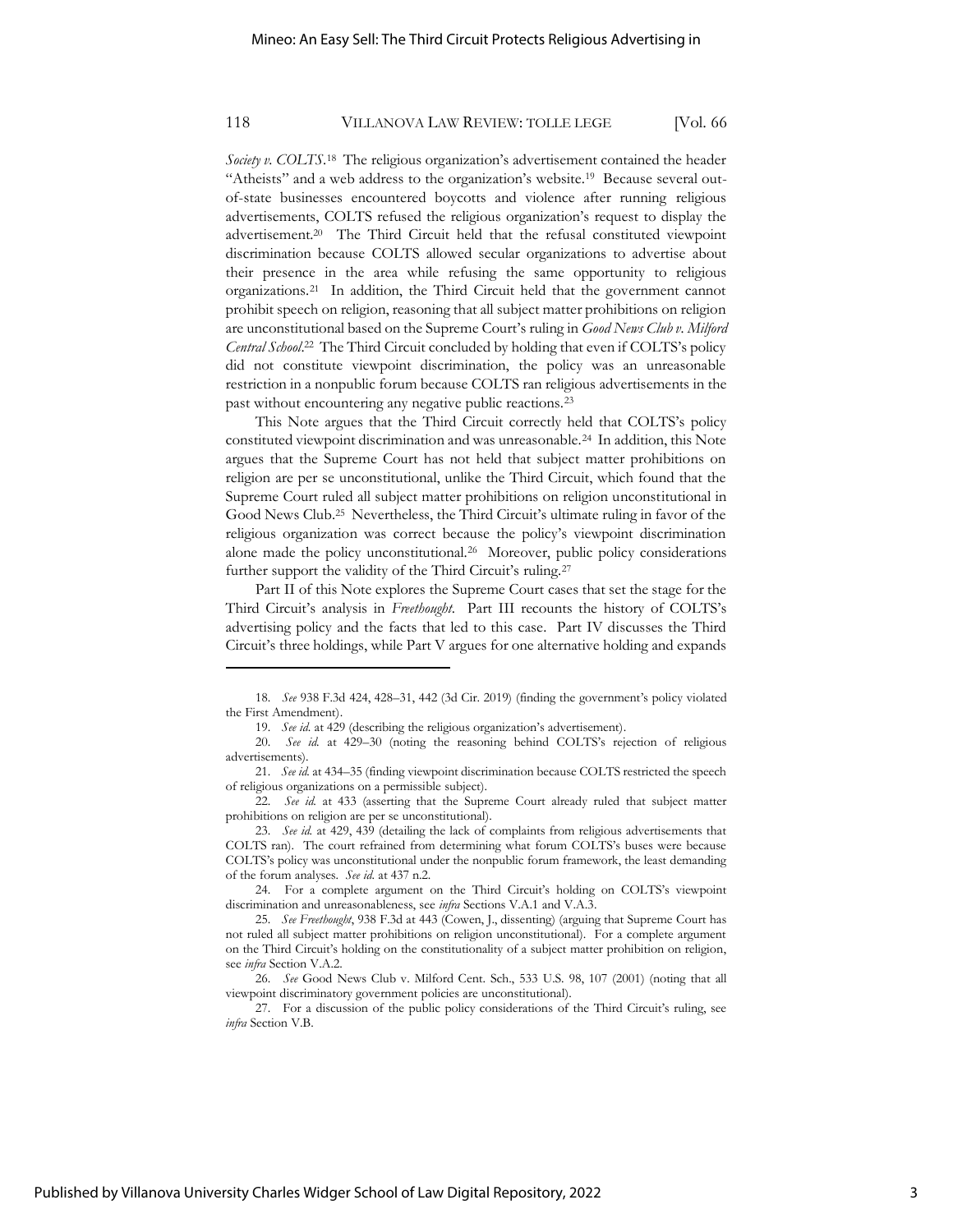on the reasoning for the remaining two holdings. Lastly, Part VI details the practical and legal consequences of the Third Circuit's ruling in *Freethought*.

#### II. PERFORMING MARKET RESEARCH: FIRST AMENDMENT CASE LAW

The Third Circuit based its holdings off a number of cases that are instrumental to understanding the First Amendment.<sup>28</sup> This case law includes three Supreme Court cases about religious viewpoint discrimination and several Supreme Court cases about subject matter prohibitions in nonpublic forums.<sup>29</sup>

### A. *Case Law Concerning Religious Viewpoint Discrimination*

The Supreme Court first invalidated a policy discriminating against religious viewpoints in *Lamb's Chapel v. Center Moriches Union Free School District*. 30 In this case, a New York public school allowed organizations holding public meetings on subjects relating to the community's well-being to use school space after school hours.<sup>31</sup> However, the board refused one religious organization the opportunity to teach about parenting because the organization planned to show films that recommended making use of religion to raise children.<sup>32</sup>

The Court recognized that the First Amendment prohibits the government from silencing viewpoints on permissible subjects and that parenting was a permissible subject under the board's policy.<sup>33</sup> Consequently, the Court held that the board's policy discriminated against religious viewpoints because only nonreligious speech could be offered on parenting, a permissible subject in the forum.<sup>34</sup> Moreover, the Court held that it made no difference that all religions were equally prohibited from using school space because the policy still gave favor to nonreligious viewpoints over religious viewpoints.<sup>35</sup>

Two years later, the Supreme Court invalidated a second discriminatory policy in *Rosenberger v. Rector and Visitors of University of Virginia*. 36 The University of Virginia provided funding to student journalism organizations that covered topics applicable to the student body, but the university denied funding for student organizations that were engaged in "religious activities."<sup>37</sup> In particular, the university refused to fund

<sup>28.</sup> For a discussion of the Third Circuit's ruling, see *infra* Section IV.A.

<sup>29.</sup> For a discussion of the three Supreme Court cases about religious viewpoint discrimination, see *infra* Section II.A. For a discussion of the Supreme Court cases about subject matter prohibitions in nonpublic forums, see *infra* Section II.B.

<sup>30.</sup> 508 U.S. 384, 386–87, 393–94 (1993) (finding the policy to be viewpoint discriminatory).

<sup>31.</sup> *See id.* at 387 (describing the school board's policy).

<sup>32.</sup> See id. at 387–89 (recognizing that the religious organization planned to show religious films at its meetings).

<sup>33.</sup> *See id.* at 393–94 (quoting Cornelius v. NAACP Legal Def. and Educ. Fund, Inc., 473 U.S. 788, 806 (1985)) (detailing the unconstitutionality of viewpoint discrimination).

<sup>34.</sup> *See id.* (finding the school board's policy was unconstitutionally viewpoint discriminatory).

<sup>35.</sup> *See id.* at 393 (rejecting the appellate court's position that the policy was "viewpoint neutral").

<sup>36.</sup> 515 U.S. 819, 824–26, 831 (1995) (holding that the policy constituted religious viewpoint discrimination).

<sup>37.</sup> *See id.* at 824–26, 842 (detailing the public university's policy).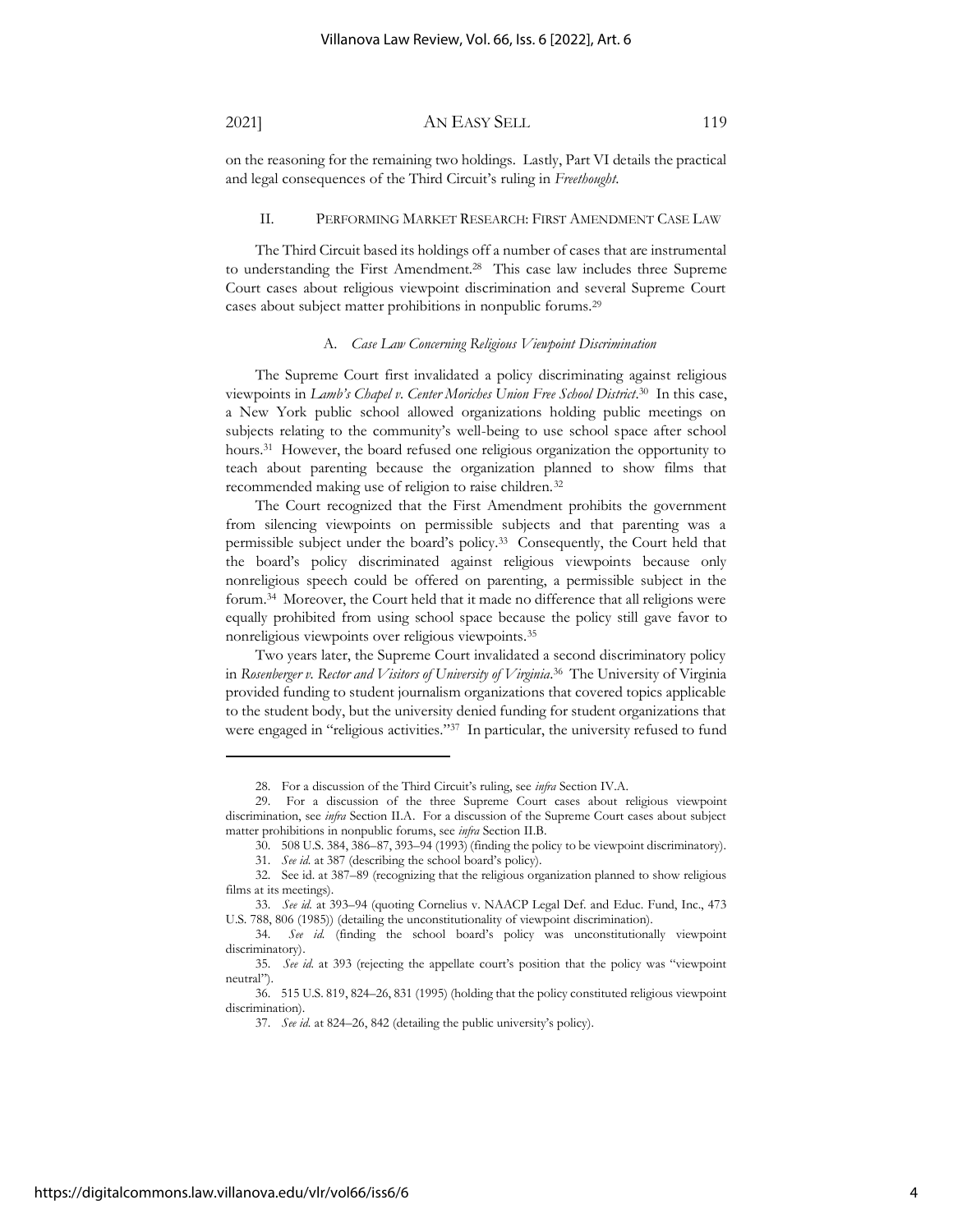the printing costs of one organization's religious newspaper that covered a variety of topics, including philosophy, music, anxiety, and societal issues.<sup>38</sup> The Court recognized that the student organization covered topics that were permissible subjects under the university's policy.<sup>39</sup> In holding the policy unconstitutional, the Court noted that "*the University does not exclude religion as a subject matter* [for the journal to publish articles about] but selects for disfavored treatment those student journalistic efforts with religious editorial viewpoints."<sup>40</sup>

At the turn of the millennium, the Supreme Court expressed its distaste for religious viewpoint discrimination for a third time in *Good News Club*. <sup>41</sup> A public school board permitted organizations to use its school space for instruction on youth development, but the board refused a religious youth organization the opportunity to use its space for this purpose.<sup>42</sup> The board believed that the organization's desire to read the Bible, sing, and pray constituted a religious service.<sup>43</sup>

The Court began its analysis by recognizing that the religious organization's methodology for teaching youth development was "quintessentially religious."<sup>44</sup> The Court observed that this methodology could also express a viewpoint on youth development and achieve the developmental goals that the policy allowed.<sup>45</sup> The Court further reasoned that it made no difference if the methodology constituted a religious service or even communicated a religious message because the methodology still expressed a viewpoint on youth development.<sup>46</sup> Consequently, the Court found that the policy discriminated against religious viewpoints and was unconstitutional.<sup>47</sup>

#### B. *Case Law Concerning Subject Matter Prohibitions in Nonpublic Forums*

A series of Supreme Court cases established the case law on subject matter prohibitions in nonpublic forums, beginning with *Cohen v. California*. 48 In Cohen, the Court held that it was unconstitutional for the government to silence a person's

<sup>38.</sup> *See id.* at 826–27 (describing the religious newspaper and the university's refusal to pay for the newspaper's printing costs).

<sup>39.</sup> *See id.* at 831 (observing that the university's policy provided reimbursement for journalism on subjects that the student organization's newspaper covered).

<sup>40.</sup> *Id.* (emphasis added) (holding that the university's policy constituted viewpoint discrimination).

<sup>41.</sup> 533 U.S. 98, 102–03, 120 (2001) (holding the government's discriminatory policy unconstitutional).

<sup>42.</sup> *See id.* at 102–03, 108 (analyzing the school board's application of its policy).

<sup>43.</sup> *See id.* at 103 (discussing the reasoning behind the school board's denial of the religious organization's request to use school space).

<sup>44.</sup> *See id.* at 111 (quoting Good News Club v. Milford Cent. Sch., 202 F.3d 502, 510 (2d Cir. 2000)) (stating the appellate holding).

<sup>45.</sup> *See id.* (quoting *Good News Club*, 202 F.3d at 512 (Jacobs, J., dissenting)) (noting that religious viewpoints can speak to secular subject matters).

<sup>46.</sup> *See id.* at 112 n.4 ("[T]he [religious organization's] activities do not constitute mere religious worship, divorced from any teaching of moral values. . . . And we see no reason to treat the [organization's] use of religion as something other than a viewpoint merely because of any evangelical message it conveys.").

<sup>47.</sup> *See id.* at 112 (striking down the policy).

<sup>48.</sup> *See* 403 U.S. 15, 16, 26 (1971) (holding that the defendant's conviction for wearing a jacket sporting an inflammatory message while inside of a courthouse was unconstitutional).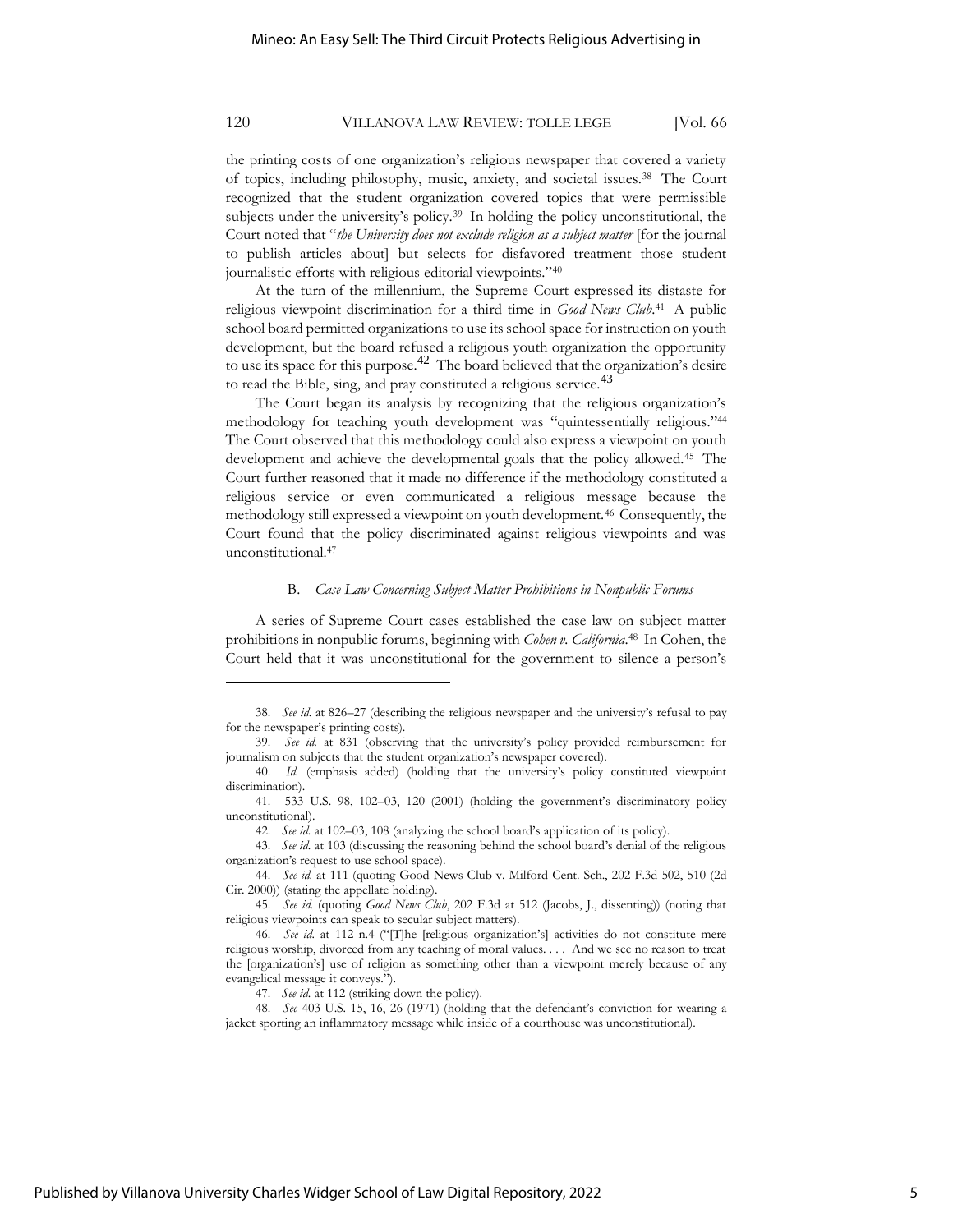speech based on an unsubstantiated "fear or apprehension of disturbance" that the speech could cause in the forum.<sup>49</sup> Several years later in *Perry Education Association v*. *Perry Local Educators' Association*, <sup>50</sup> the Court held that a town could constitutionally prohibit a competing teachers' union from using the town's interschool mail system where the mail system was meant for the teachers' official union and a history of hostility existed between the two unions.<sup>51</sup>

The Court upheld a similar restriction in *Cornelius v. NAACP Legal Defense and Educational Fund, Inc.*, <sup>52</sup> where a federal commission solicited funds from federal employees for various charities, but the commission refused to solicit donations for lobbyist organizations.<sup>53</sup> The Court stated that while a government restriction on speech must be reasonable, the restriction "need not be the most reasonable or the only reasonable limitation."<sup>54</sup> In view of this standard, the Court concluded that the restriction on speech was reasonable because revenues decreased and employees complained when the commission allowed the lobbyist organizations to participate in a prior year drive.<sup>55</sup> In addition, the Court recognized that the commission's exclusion of these organizations would prevent disturbances among employees, and "the Government need not wait until havoc is wreaked to restrict access to a nonpublic forum."<sup>56</sup>

Notably, the Supreme Court ruled against a religious organization in *International Society for Krishna Consciousness, Inc. v. Lee*, <sup>57</sup> where several public airports prohibited people from asking for money or handing out written materials in their terminals. <sup>58</sup> The members of a religious organization desired to undertake these activities, but the Court ruled that this restriction on speech was reasonable because the restriction prevented the forum's slow flow of traveler movement from becoming even slower.<sup>59</sup> For similar reasoning, the Court upheld a restriction on political speech in *Arkansas Educational Television Commission v. Forbes*, <sup>60</sup> where a public broadcasting organization prohibited a lesser known candidate from participating in a televised debate because accommodating anyone interested in public access would inhibit the

<sup>49.</sup> *Id.* at 22–23 (quoting Tinker v. Des Moines Indep. Cty. Sch. Dist., 393 U.S. 503, 508 (1969)) (noting the government's unfounded concern over the defendant's inflammatory message).

<sup>50.</sup> 460 U.S. 37 (1983).

<sup>51.</sup> *See id.* at 39–40, 50–53 (observing that the competing union lost a referendum it initiated to supplant the official union, that the speech restriction would assist the official union in its duties, and that the restriction would "insur[e] labor-peace within the schools").

<sup>52.</sup> 473 U.S. 788 (1985).

<sup>53.</sup> *See id.* at 790–93 (upholding the policy prohibiting lobbyists from soliciting funds from federal employees).

<sup>54.</sup> *Id.* at 808 (explaining the constitutionality of speech prohibitions in nonpublic forums).

<sup>55.</sup> *See id.* at 810 (observing the employee complaints and the decrease in donors when lobbyist organizations were allowed to participate).

<sup>56.</sup> *Id.* (citing Perry Educ. Ass'n v. Perry Local Educators' Ass'n, 460 U.S. 37, 52 n.12 (1983)) (holding that the government can be proactive in restricting speech).

<sup>57.</sup> *See* 505 U.S. 672 (1992).

<sup>58.</sup> *See id.* at 675–76, 685 (quoting Int'l Soc. for Krishna Consciousness, Inc. v. Lee, 925 F.2d 576, 578–79 (2d Cir. 1991)) (detailing and upholding the airports' restriction on speech).

<sup>59.</sup> *See id.* at 685 (quoting *Krishna Consciousness*, 925 F.2d at 582) (noting that the forum's slow flow of travelers was a significant issue for the forum).

<sup>60.</sup> *See* 523 U.S. 666 (1998).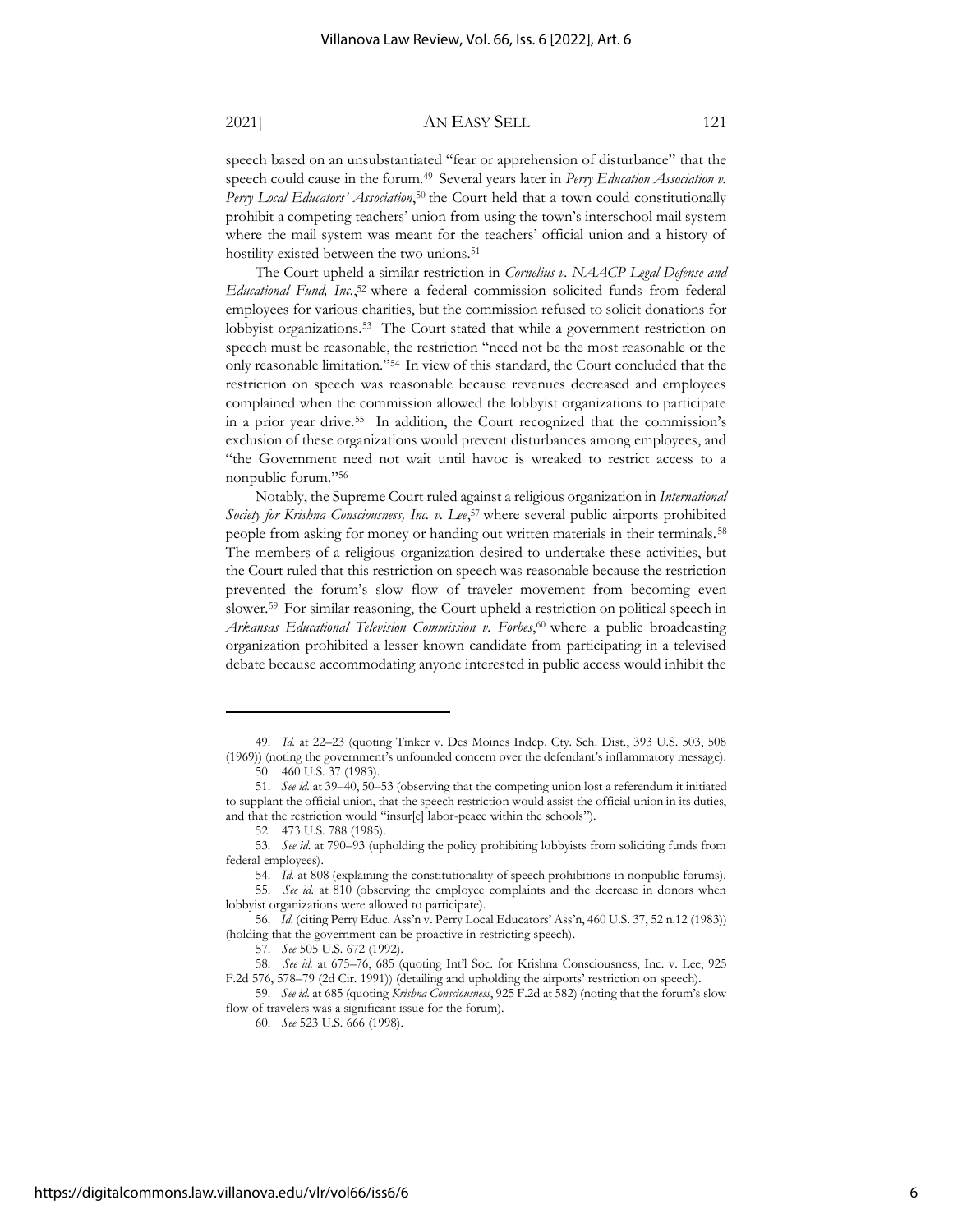forum from functioning effectively.<sup>61</sup> Conversely, the Supreme Court struck down a restriction on political speech in *Minnesota Voters Alliance v. Mansky*,<sup>62</sup> where Minnesota prohibited its residents from wearing apparel containing political messages when voting.<sup>63</sup> In striking down the law, the Court reasoned that the statute did not adequately define what would constitute a political message, potentially causing the enforcers of the statute to administer the law unevenly based on their personal knowledge and beliefs.<sup>64</sup>

# III. PREPPING THE VISION BOARD: HISTORY BETWEEN COLTS AND FREETHOUGHT

COLTS is a public busing company that runs buses in Lackawanna County, Pennsylvania.<sup>65</sup> Federal, state, and county governmental authorities provide COLTS with most of its funding because COLTS's revenue from bus fares "is negligible."<sup>66</sup> COLTS also earns less than two percent of its revenue from the advertisements it runs on the interior and exterior of its buses.<sup>67</sup> In 2011, COLTS implemented a policy to reject provocative advertisements that could lead to the "threats, boycotts, and vandalism" that five out-of-state businesses encountered after running divisive advertisements.<sup>68</sup> In 2012, the Northeastern Pennsylvania Freethought Society ("Freethought"), a religious organization, asked COLTS to run an advertisement that contained the header "Atheists" and a web address to Freethought's website.<sup>69</sup> Freethought hoped the advertisement would notify atheists of Freethought's presence in the area and also help non-atheists learn about the organization.<sup>70</sup> COLTS denied the advertisement under its 2011 policy, believing that Freethought intended the advertisement to "spark a debate on [the] buses."<sup>71</sup> Freethought submitted a second request to run a substantially similar advertisement, but COLTS again denied the request under its 2011 policy stating that the advertisement promulgated religious beliefs that could bother its riders.<sup>72</sup>

Following Freethought's second request, COLTS revised its policy in 2013 to stipulate that it would reject all advertisements that are "religious in nature" or that "promote the existence or non-existence of a supreme deity" to maintain peace on

<sup>61.</sup> *See id.* at 669–73, 682–83 (describing and upholding the restriction on speech).

<sup>62.</sup> 138 S. Ct. 1876 (2018).

<sup>63.</sup> *See id.* at 1882, 1892 (describing Minnesota's statute concerning voting at polling places).

<sup>64.</sup> *See id.* at 1888, 1890–91 (holding the ambiguous statute unconstitutional).

<sup>65.</sup> *See* Ne. Pa. Freethought Soc'y v. COLTS, 938 F.3d 424, 428 (3d Cir. 2019) (detailing COLTS's functions).

<sup>66.</sup> *Id.* at 428 (noting that government authorities provide COLTS with most of its funding). 67. *Id.* (detailing COLTS's advertising revenue).

<sup>68.</sup> *Id.* at 429, 439 (recounting the history of COLTS's advertising policy and noting that these businesses were not located in Pennsylvania).

<sup>69.</sup> *See id.* at 429 ("The proposed ad simply read 'Atheists,' and included Freethought's web address, superimposed on a blue sky with clouds.").

<sup>70.</sup> *See id.* (recognizing that Freethought desired to alert locals to Freethought's vicinity).

<sup>71.</sup> *Id.* (observing that COLTS was suspicious of Freethought's motives).

<sup>72.</sup> *See id.* (noting that COLTS denied Freethought's second advertisement because it could disturb riders and reduce ridership revenue).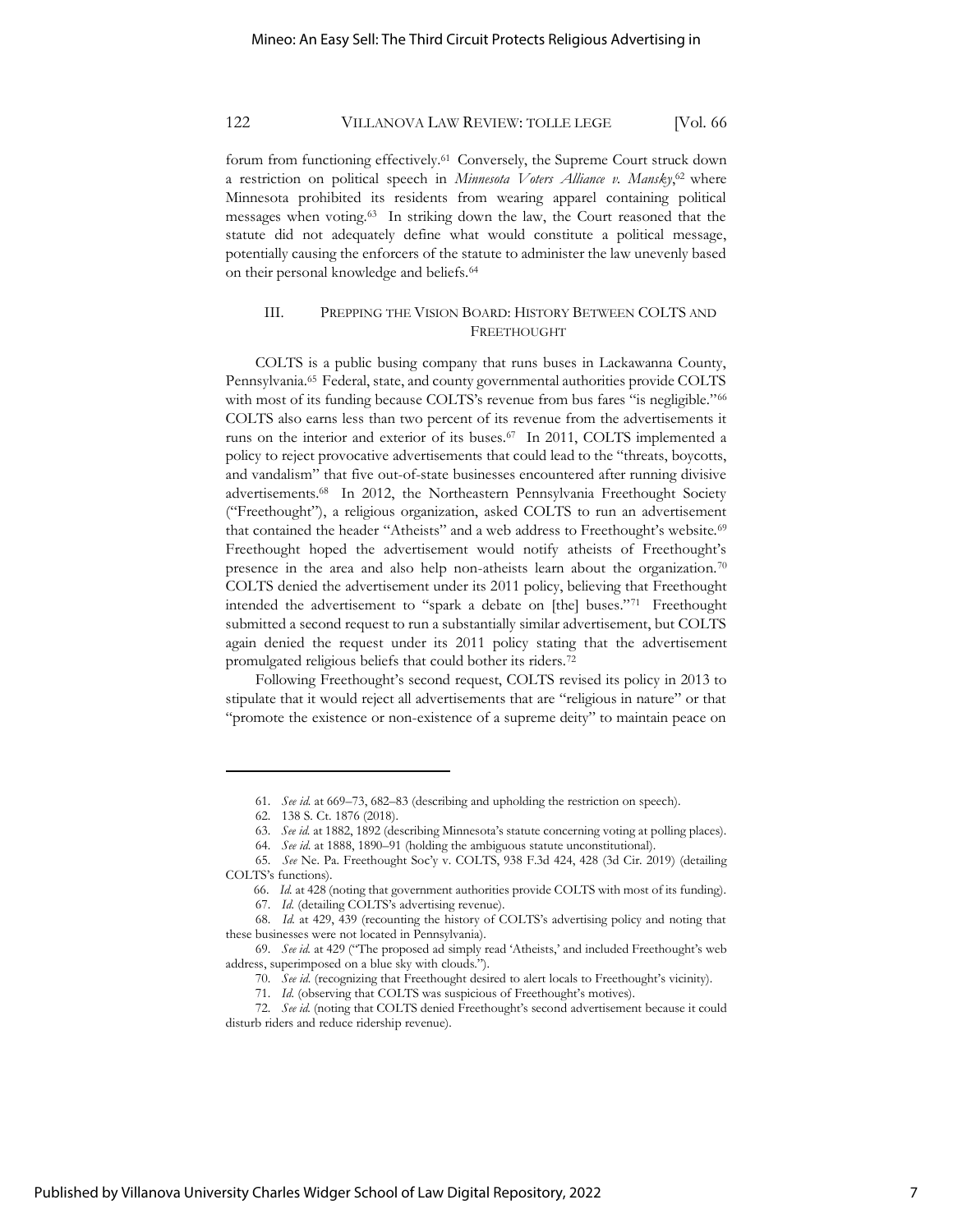its buses.<sup>73</sup> Importantly, Freethought's atheistic beliefs qualify as religious under the First Amendment and hence under COLTS's policy.<sup>74</sup> COLTS stated that it enacted the 2013 policy to help preserve or even increase its number of riders while also earning revenue.<sup>75</sup> In turn, COLTS denied Freethought's third request to have the "Atheists" advertisement run under the 2013 policy, reasoning that "the 'existence or non-existence of a supreme deity is a public issue'" and that the advertisement could threaten the peaceful environment inside the buses.<sup>76</sup>

COLTS eventually agreed to run Freethought's fourth request that replaced "Atheists" with "Freethought."<sup>77</sup> Despite this substitution, Freethought still desired to include "Atheists" as the header in its advertisement and sued COLTS to obtain an injunction to allow the advertisement to run as originally designed.<sup>78</sup> The United States District Court for the Middle District of Pennsylvania held for COLTS by denying the injunction, and Freethought subsequently appealed the decision to the Third Circuit.<sup>79</sup>

### IV. MAKING THE PITCH: THE THIRD CIRCUIT'S HOLDINGS

The Third Circuit judges split into majority and dissenting opinions in issuing the ruling.<sup>80</sup> The majority believed that COLTS's policy discriminated against religious viewpoints while the dissent argued that the policy was instead a reasonable subject matter prohibition on religion that did not discriminate against religious viewpoints.<sup>81</sup>

### A. *The Majority Opinion*

The Third Circuit began its viewpoint discrimination analysis by recognizing that secular organizations could advertise through COLTS to notify the public of their presence in the area, but COLTS refused the same opportunities to religious organizations because of the religious nature of their advertisements.<sup>82</sup> The court further reasoned that any connection between Freethought's original advertisement and religion was incidental to the subject matter of Freethought's speech: "organizational existence, identity, and outreach."<sup>83</sup> Because COLTS only permitted

<sup>73.</sup> *Id.* at 430 (detailing the 2013 policy).

<sup>74.</sup> *See* Kaufman v. McCaughtry, 419 F.3d 678, 682 (7th Cir. 2005) (concluding atheism is a religion under the First Amendment).

<sup>75.</sup> *See Freethought*, 938 F.3d at 430 (exploring COLTS's purpose behind its policy).

<sup>76.</sup> *Id.* (detailing COLTS's denial of Freethought's third advertisement).

<sup>77.</sup> *See id.* (recognizing that COLTS accepted a secularized version of Freethought's advertisement).

<sup>78.</sup> *See id.* (discussing Freethought's legal action).

<sup>79.</sup> *See id.* at 431 (quoting Ne. Pa. Freethought Soc'y v. COLTS, 327 F. Supp. 3d 767, 779– 80 (M.D. Pa. 2018)) (detailing the district court's holding on COLTS's policy and the subsequent appeal).

<sup>80.</sup> *See id.* at 453 (Cowen, J., dissenting).

<sup>81.</sup> *See id.* at 435 (majority opinion) (holding that COLTS's policy was unconstitutional); *id.* at 447, 450, 453 (Cowen, J., dissenting) (arguing that COLTS's policy was constitutional).

<sup>82.</sup> *See id.* at 434 (majority opinion) (analyzing COLTS's administration of its policy).

<sup>83.</sup> *Id.* at 435 ("It's true that Freethought's 'Atheists' ad relates to the 'subject' of religion writ large. But at its core, its message is one of organizational existence, identity, and outreach.").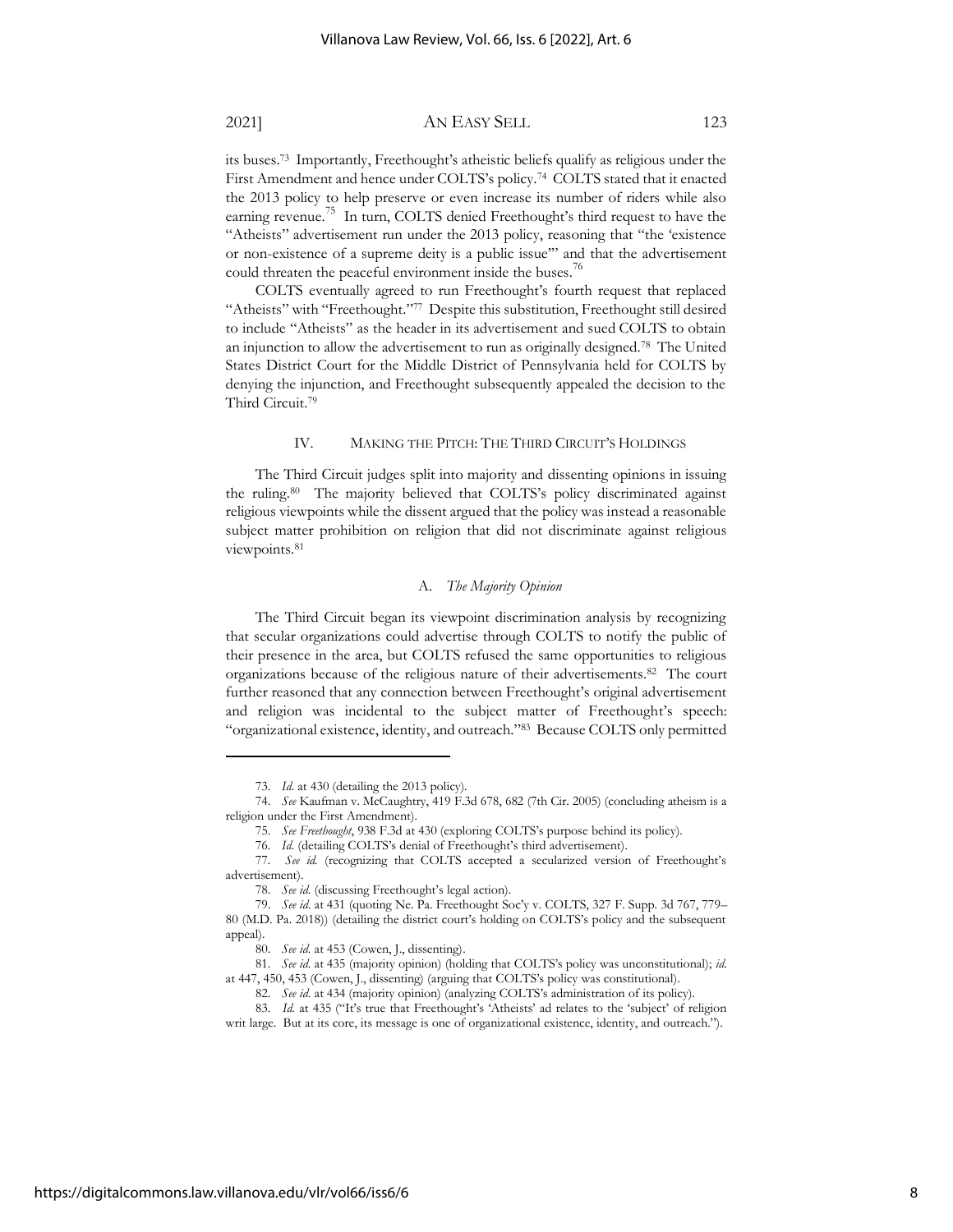secular organizations to speak about organizational existence, the court held that COLTS's 2013 policy constituted viewpoint discrimination.<sup>84</sup>

The Third Circuit also explored the constitutionality of a prohibition on religion as a subject matter, recounting how the Supreme Court in *Rosenberger* recognized that the university did not "exclude religion as a subject matter."<sup>85</sup> The court noted that this language might be read to imply that a subject matter prohibition on religion can be constitutional if there is no accompanying viewpoint discrimination. <sup>86</sup> However, the court asserted that the Supreme Court disavowed the possibility of a constitutional subject matter prohibition on religion in *Good News Club* where the Court held that the government could not prohibit the "'quintessentially religious' activities" at issue.<sup>87</sup>

Although the Third Circuit held that COLTS's policy constituted viewpoint discrimination, the court proceeded to analyze the reasonableness of the policy if in fact the policy did not discriminate against viewpoints.<sup>88</sup> The court began by noting that COLTS's policy does not accord with the First Amendment's aim of protecting unpopular viewpoints.<sup>89</sup> To the contrary, the court recognized that COLTS's policy incentivizes people to react disruptively to opposing viewpoints so that the government will silence the speech they find disagreeable as part of the government's efforts to preserve the forum.<sup>90</sup>

The court also observed that COLTS ran religious advertisements in the past without any negative public reaction.<sup>91</sup> In fact, the court noted that the only complaint COLTS received relating to its advertising stemmed from its denial of Freethought's advertisements.<sup>92</sup> When analyzing how the policy is administered, the court noted that COLTS employees draw on personal knowledge when determining what advertisements violate the policy, much like the enforcers of the political apparel policy in *Minnesota Voters Alliance*. 93 The court expressed concern that these employees could disproportionately apply the policy to major religions because

<sup>84.</sup> *See id.* (holding COLTS's policy unconstitutional because the policy banned religious speech on a permissible subject).

<sup>85.</sup> *Id.* at 433 (detailing the Supreme Court's reasoning in *Rosenberger*).

<sup>86.</sup> *See id.* (recognizing that *Rosenberger* may have implied the possibility of a constitutional subject matter prohibition on religion).

<sup>87.</sup> *See id.* (quoting Good News Club v. Milford Cent. Sch., 533 U.S. 98, 103, 111 (2001)) (reasoning that *Good News Club* clarified the Court's holding in *Rosenberger*).

<sup>88.</sup> *See id.* at 437–38 (beginning the analysis to determine whether COLTS's policy was reasonable).

<sup>89.</sup> *See id.* at 438 (first quoting Bd. of Regents of Univ. of Wis. Sys. v. Southworth, 529 U.S. 217, 235 (2000); then quoting Simon & Schuster, Inc. v. Members of N.Y. State Crime Victims Bd., 502 U.S. 105, 118 (1991); and then quoting Abrams v. United States, 250 U.S. 616, 630 (1919) (Holmes, J., dissenting)) (discussing the purpose of the First Amendment).

<sup>90.</sup> *See id.* (citing Seattle Mideast Awareness Campaign v. King Cty., 781 F.3d 489, 504 (9th Cir. 2015) (Christen, J., dissenting)) (reasoning that people may be inclined to cause disturbances if it causes the government to silence disagreeable speech to maintain peace in the forum).

<sup>91.</sup> *See id.* at 429, 439 ("COLTS had routinely run religious ads in the past with no problem.").

<sup>92.</sup> *See id.* at 439 (observing the court record was bereft of complaints regarding COLTS's advertisements).

<sup>93.</sup> *See id.* at 440 (quoting Minn. Voters All. v. Mansky, 138 S. Ct. 1876, 1890 (2018)) (identifying the ambiguity in COLTS's policy).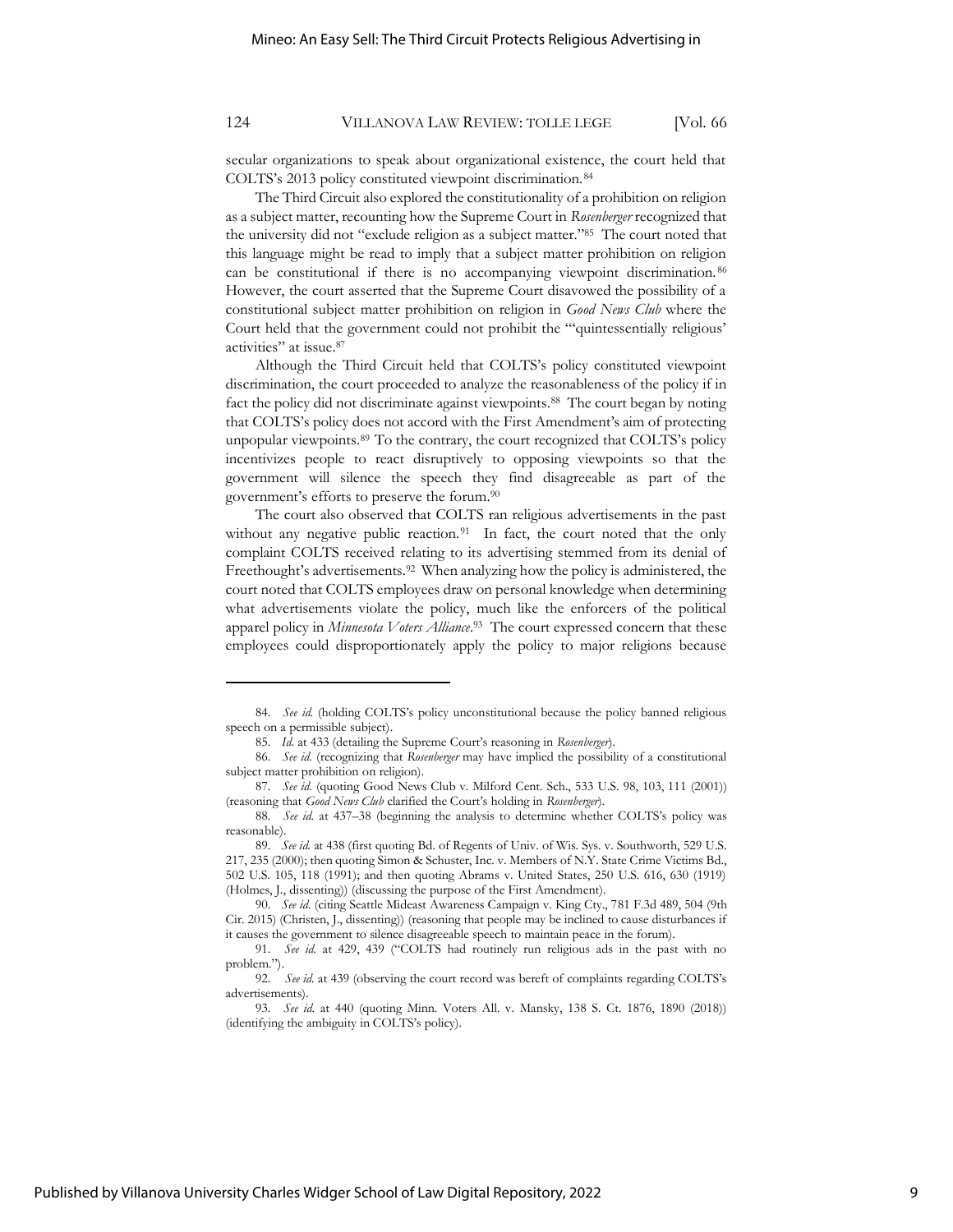major religions are more recognizable than lesser-known religions.<sup>94</sup> In finding the policy unreasonable, the court held for Freethought and ordered the district court to issue an injunction against COLTS.<sup>95</sup>

#### B. *The Dissenting Opinion*

Despite the majority's in-depth analysis, the dissent opposed the majority on all three of its holdings.<sup>96</sup> First, the dissent disagreed with the majority's interpretation of *Good News Club*, arguing that the Supreme Court did not take away the government's right to prohibit religion as a subject matter.<sup>97</sup> Rather, the dissent asserted that *Good News Club* holds that quintessentially religious activities can also communicate a viewpoint.<sup>98</sup> Additionally, the dissent recognized that *Good News Club* made no determination on the constitutionality of a prohibition on religious activities that do not "primarily" speak to a permissible subject.<sup>99</sup> Next, the dissent argued that COLTS constitutionally prohibited speech concerning "religion—the existence or non-existence of a deity."<sup>100</sup> The dissent concluded by arguing that COLTS's policy was reasonable because it would help to prevent the same problems encountered by other businesses that ran religious advertisements.<sup>101</sup>

# V. GETTING CONSTRUCTIVE FEEDBACK: ANALYSIS OF THE THIRD CIRCUIT'S HOLDINGS

The Third Circuit correctly held that COLTS's policy constituted viewpoint discrimination because the policy allowed secular organizations to advertise about their presence while depriving religious organizations of this same opportunity.<sup>102</sup> Additionally, the Third Circuit correctly found that COLTS's policy was unreasonable because of the low likelihood that COLTS would experience the boycotts or violence that the five out-of-state businesses encountered.<sup>103</sup> Although the Third Circuit's holding on the unconstitutionality of subject matter prohibitions on religion was not critical to its ruling, the Supreme Court's holding in *Good News Club* was actually only limited to holding that subject matter prohibitions on religious

<sup>94.</sup> *See id.* at 441 (reasoning that COLTS's policy may disadvantage major religions).

<sup>95.</sup> *See id.* at 442 (concluding in Freethought's favor).

<sup>96.</sup> *See id.* at 443, 450, 453 (Cowen, J., dissenting) (arguing for alternative holdings).

<sup>97.</sup> *See id.* at 443 (arguing that *Good News Club* preserved the government's right to prohibit religion as a subject matter).

<sup>98.</sup> *See id.* (quoting Good News Club v. Milford Cent. Sch., 533 U.S. 98, 111 (2001)) (reasoning that the Supreme Court's holding in *Good News Club* was limited).

<sup>99.</sup> *See id.* (quoting Archdiocese of Wash. v. WMATA, 897 F.3d 314, 329 (D.C. Cir. 2018), *cert. denied*, 140 S. Ct. 1198 (2020)) (describing a question left open following *Good News Club*).

<sup>100.</sup> *See id.* at 450 (distinguishing COLTS's policy from viewpoint discrimination because COLTS prevented Freethought from speaking about a prohibited subject).

<sup>101.</sup> *See id.* at 453 (reasoning that COLTS's policy would help preserve the forum).

<sup>102.</sup> *See id.* at 434 (majority opinion) (identifying viewpoint discrimination in COLTS's policy).

<sup>103.</sup> *See id.* at 429, 439 (observing that COLTS received no complaints about the religious advertisements it ran before implementing its 2013 policy)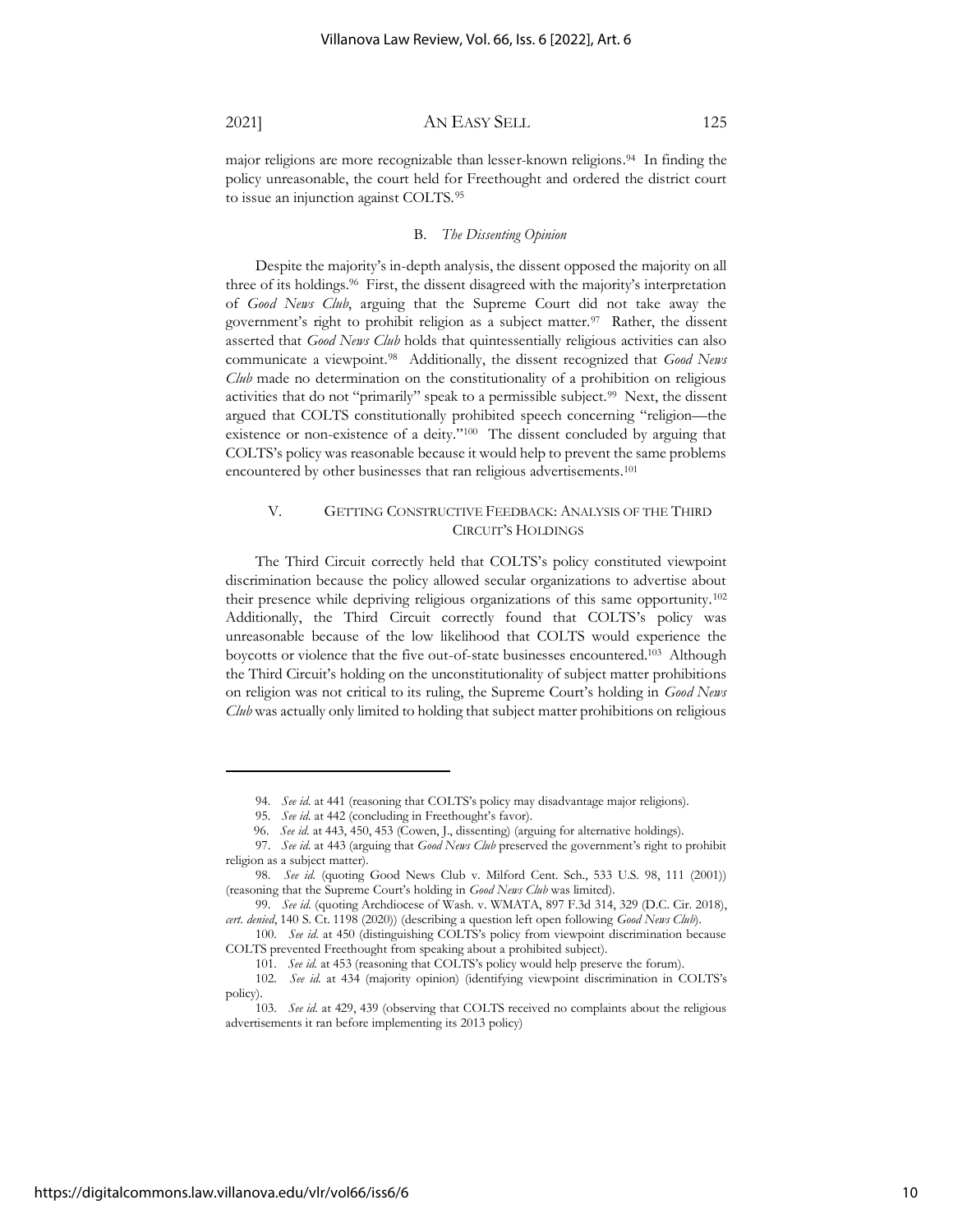activities that *also* express a viewpoint on permissible subjects are unconstitutional.<sup>104</sup> Nevertheless, the Third Circuit's ruling in favor of Freethought was valid because all viewpoint discriminatory government policies are unconstitutional.<sup>105</sup> Additional public policy considerations further demonstrate the soundness—and importance of the Third Circuit's ruling.<sup>106</sup>

### A. *The Third Circuit's Holdings*

The Third Circuit could have strengthened its opinion in three ways. First, the court could have recognized that under *Good News Club*, the government cannot silence speech that speaks to both a permissible subject and religion.<sup>107</sup> Second, instead of concluding that subject matter prohibitions on religion are per se unconstitutional based on *Good News Club*, the court could have more closely scrutinized *Good News Club* to realize that the Supreme Court issued a more limited holding.<sup>108</sup> Lastly, the court could have further compared and contrasted COLTS's policy to nonpublic forum precedent to help establish the unreasonableness of the policy.<sup>109</sup>

#### 1. *Viewpoint Discrimination of COLTS's Policy*

In determining whether COLTS's policy constituted viewpoint discrimination, the dissent identified the subject to which Freethought desired to speak as "religion—the existence or non-existence of a deity."<sup>110</sup> On the other hand, the majority considered the subject to be "organizational existence, identity, and outreach."<sup>111</sup>

Ultimately, both the majority and the dissent correctly identified subjects that Freethought's advertisement addressed. The advertisement's header of "Atheists" would surely alert readers to Freethought's organizational existence, identity, and outreach while also conveying Freethought's viewpoint on religion, *i.e.* the nonexistence of a deity.<sup>112</sup> Nonetheless, organizational existence is a permissible subject under COLTS's policy, and the Supreme Court's holding in *Good News Club* makes

<sup>104.</sup> *See id.* at 443 (Cowen, J., dissenting) (quoting *WMATA*, 897 F.3d at 329) (asserting that *Good News Club* had no holding on the constitutionality of prohibiting religious activities that do not primarily speak to a permissible subject).

<sup>105.</sup> *See* Good News Club v. Milford Cent. Sch., 533 U.S. 98, 107 (2001) (noting that viewpoint discrimination alone makes government policies unconstitutional).

<sup>106.</sup> For a further discussion of the public policy considerations regarding the Third Circuit's ruling, see *infra* Section V.B.

<sup>107.</sup> For a complete argument on the Third Circuit's holding on COLTS's viewpoint discrimination, see *infra* Section V.A.1.

<sup>108.</sup> For a complete argument on the Third Circuit's holding on the constitutionality of subject matter prohibitions on religion, see *infra* Section V.A.2.

<sup>109.</sup> For a complete argument on the Third Circuit's holding on the unreasonableness of COLTS's policy, see *infra* Section V.A.3.

<sup>110.</sup> Ne. Pa. Freethought Soc'y v. COLTS, 938 F.3d 424, 450 (3d Cir. 2019) (Cowen, J., dissenting) (describing the subject to which Freethought aimed to advertise).

<sup>111.</sup> *Id.* at 435 (majority opinion) (same).

<sup>112.</sup> *See Freethought*, 938 F.3d at 435 (reasoning that Freethought's advertisement spoke to its organizational existence while also touching on religion).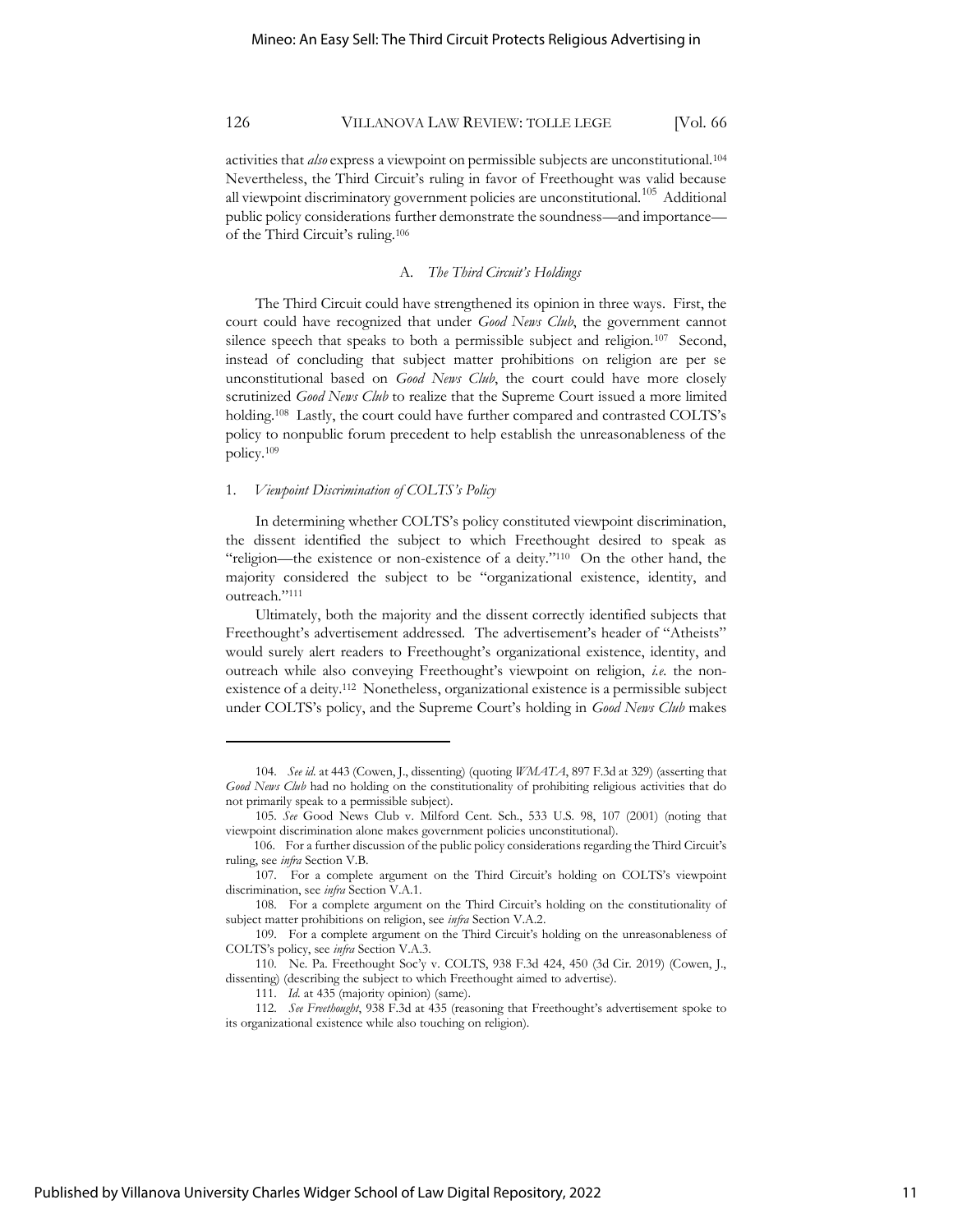it clear that the government cannot prohibit a viewpoint on a permissible subject simply because the viewpoint also communicates a religious message.<sup>113</sup> Therefore, COLTS's rejection of Freethought's advertisement was unconstitutional viewpoint discrimination because the advertisement spoke to the permissible subject of organizational existence while also communicating a religious message.<sup>114</sup>

### 2. *Prohibiting Religion as a Subject Matter*

In *Good News Club*, the Supreme Court's holding was more limited than finding that all subject matter prohibitions on religion are unconstitutional.<sup>115</sup> The Court recognized that the religious organization's "'quintessentially religious' activities" expressed a viewpoint on youth development, a permissible subject.<sup>116</sup> Because these activities expressed a viewpoint on a permissible subject, the Court reasoned that the government could not prohibit these activities even if they also communicated a religious message.<sup>117</sup>

The *Freethought* dissent recognized this and asserted that *Good News Club* did not touch on the constitutionality of prohibiting religious activities when the activities do not "primarily" speak to a permissible subject.<sup>118</sup> This leaves open the possibility that the government can enforce a prohibition on religion when religious activities are not employed to primarily speak to a permissible subject.<sup>119</sup> However, the Supreme Court did not determine that the religious organization's activities in *Good*  News Club primarily spoke to youth development.<sup>120</sup> Rather, the religious organization's quintessentially religious activities "recognizably" spoke to youth development, allowing the Supreme Court to recognize that the organization was expressing a viewpoint on a permissible subject.<sup>121</sup> Therefore, *Good News Club* is

<sup>113.</sup> *See* Good News Club v. Milford Cent. Sch., 533 U.S. 98, 112 n.4 (2001) (reasoning that it made no difference if the religious organization's methodology communicated a religious message because the methodology still expressed a viewpoint on a permissible subject).

<sup>114.</sup> *See Freethought*, 938 F.3d at 435 (holding that COLTS's policy constituted viewpoint discrimination).

<sup>115.</sup> *See id.* at 443 (Cowen, J., dissenting) (arguing that some subject matter prohibitions on religion may be constitutional following *Good News Club*).

<sup>116.</sup> *See id.* at 433 (majority opinion) (quoting *Good News Club*, 533 U.S. at 103, 111) (describing the holding in *Good News Club*).

<sup>117.</sup> *See Good News Club*, 533 U.S. at 112 n.4 ("[W]e see no reason to treat the [religious organization's] use of religion as something other than a viewpoint merely because of any evangelical message it conveys.").

<sup>118.</sup> *See Freethought*, 938 F.3d at 443 (Cowen, J., dissenting) (quoting Archdiocese of Wash. v. WMATA, 897 F.3d 314, 329 (D.C. Cir. 2018), *cert. denied*, 140 S. Ct. 1198 (2020)) (asserting that *Good News Club* focused on the constitutionality of prohibiting religious activities that primarily speak to a permissible subject).

<sup>119.</sup> *See id.* at 444 (arguing that the majority should have construed the holding in *Good News Club* more narrowly).

<sup>120.</sup> *See id.* at 437 (majority opinion) (quoting *Good News Club*, 533 U.S. at 111) (disagreeing with the D.C. Circuit that speech must primarily relate to a permissible subject following *Good News Club*); *see generally Good News Club*, 533 U.S. at 107–13 (holding that the religious organization spoke to a permissible subject but not stipulating that its speech *primarily* spoke to a permissible subject).

<sup>121.</sup> *See Freethought*, 938 F.3d at 437 (quoting *Good News Club*, 533 U.S. at 111) (recognizing that the speech in *Good News Club* was "quintessentially religious" but still spoke to the forum's permissible subject of youth development); *WMATA*, 897 F.3d at 329 (asserting that speech must "primarily or recognizably" relate to a permissible subject to be protected as a viewpoint).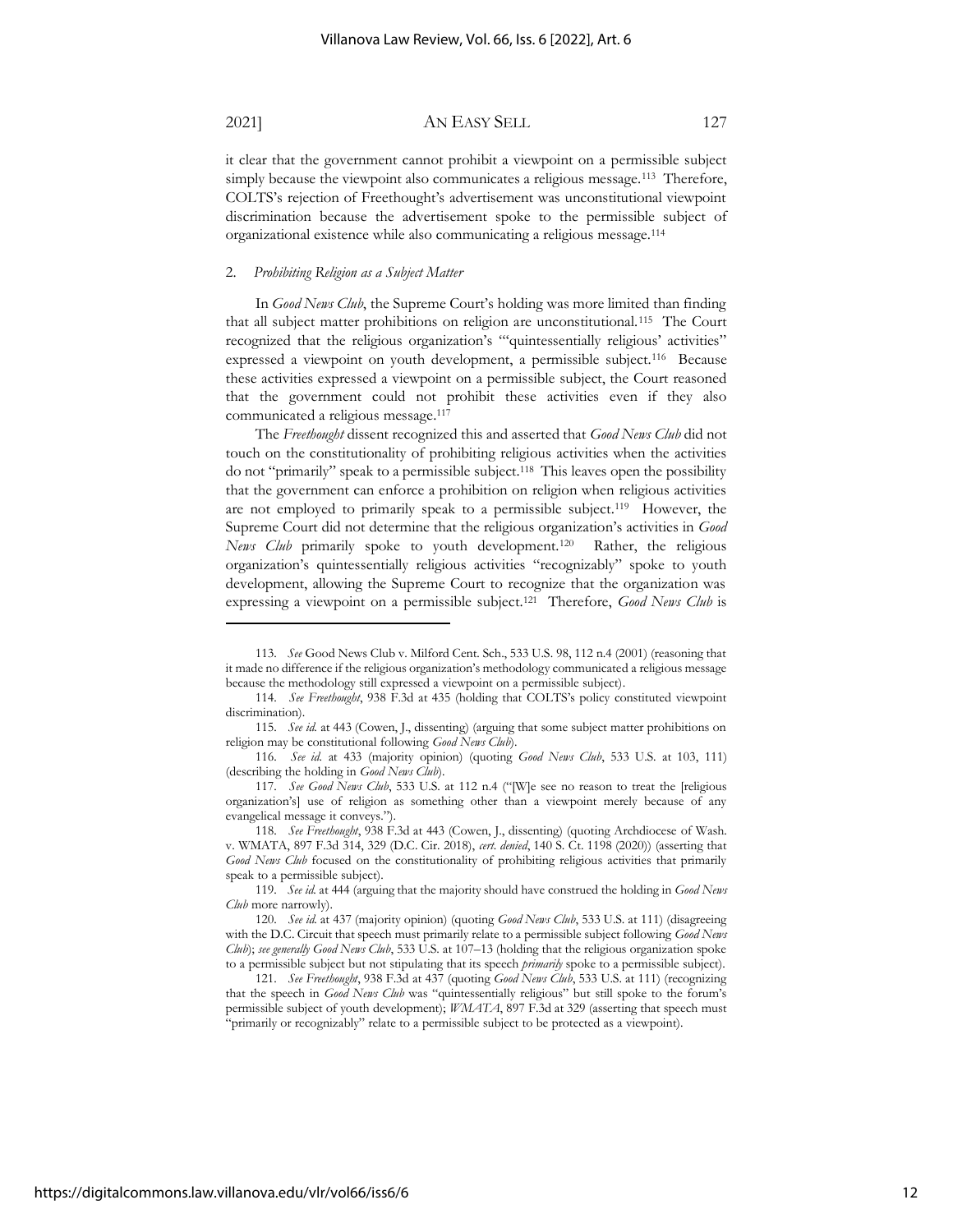limited to holding that the government can enforce a prohibition on religion as a subject matter as long as religious activities are not employed to recognizably speak to the forum's permissible subjects.

#### 3. *Unreasonableness of COLTS's Policy*

If in fact COLTS's policy did not constitute viewpoint discrimination, the policy would still need to be reasonable for it to be constitutional. <sup>122</sup> The Third Circuit could have strengthened its holding on the unreasonableness of the policy by considering the practical, peace driven, and financial considerations in nonpublic forum precedent. From a practical perspective, nonpublic forum precedent lends no support to the reasonableness of COLTS's policy. Unlike the speech restriction in *Krishna Consciousness* which addressed a significant, physical problem for the forum's efficiency, COLTS's policy was not meant to alleviate any existing physical problem on its buses.<sup>123</sup> Moreover, unlike the speech restriction in *Forbes* that limited the number of candidates in a debate, COLTS did not implement its policy because it had too many advertising requests.<sup>124</sup>

Nonpublic forum case law also demonstrates the unreasonableness of COLTS's effort to maintain peace on its buses.<sup>125</sup> *Cohen*, *Perry*, and *Cornelius* illustrate that the government can restrict speech when it is reasonable to expect speech will cause general hostility that inhibits the forum from functioning.<sup>126</sup> Unlike the history of hostility that preceded the policies in *Perry* and *Cornelius*, there was a lack of violence, complaints, or other hostility that resulted from COLTS's advertisements before its policy took effect.<sup>127</sup> Rather, COLTS's policy is similar to the unconstitutional restriction on speech in *Cohen* that silenced viewpoints out of an unsubstantiated fear of disturbance.<sup>128</sup> COLTS pointed to threats and boycotts that were encountered by five out-of-state businesses, but COLTS offered no basis as to why it too would encounter these isolated reactions or disturbances.<sup>129</sup> Therefore,

<sup>122.</sup> *See* Cornelius v. NAACP Legal Def. and Educ. Fund, Inc., 473 U.S. 788, 806 (1985) (citing Perry Educ. Ass'n v. Perry Local Educators' Ass'n, 460 U.S. 37, 49 (1983)) (detailing the constitutionality of subject matter prohibitions).

<sup>123.</sup> *See Freethought*, 938 F.3d at 440 (first citing Int'l Soc. for Krishna Consciousness, Inc. v. Lee, 505 U.S. 672, 689 (1992) (O'Connor, J., concurring); and then citing Erznoznik v. City of Jacksonville, 422 U.S. 205, 209 n.5 (1975)) (noting that COLTS's advertisements were not physically intrusive).

<sup>124.</sup> *See* Ark. Educ. Television Comm'n v. Forbes, 523 U.S. 666, 669–673, 683 (1998) (recognizing that the speech restriction was necessary to preserve the forum).

<sup>125.</sup> For a discussion of COLTS's effort to maintain peace in the forum, see *infra* notes 126–30 and accompanying text.

<sup>126.</sup> For a discussion of the holdings in *Cohen*, *Perry*, and *Cornelius*, see *supra* notes 49–56 and accompanying text.

<sup>127.</sup> *See Freethought*, 938 F.3d at 429, 439 (noting there was no history of conflict on COLTS's buses despite a history of running religious advertisements).

<sup>128.</sup> *See* Cohen v. California, 403 U.S. 15, 22–23 (1971) (quoting Tinker v. Des Moines Indep. Cmty. Sch. Dist., 393 U.S. 503, 508 (1969)) (holding that an unsubstantiated "fear or apprehension of disturbance" is not a reasonable basis to restrict speech).

<sup>129.</sup> *See Freethought*, 938 F.3d at 429–30 (noting that COLTS restricted speech after learning of the disturbances that other businesses encountered).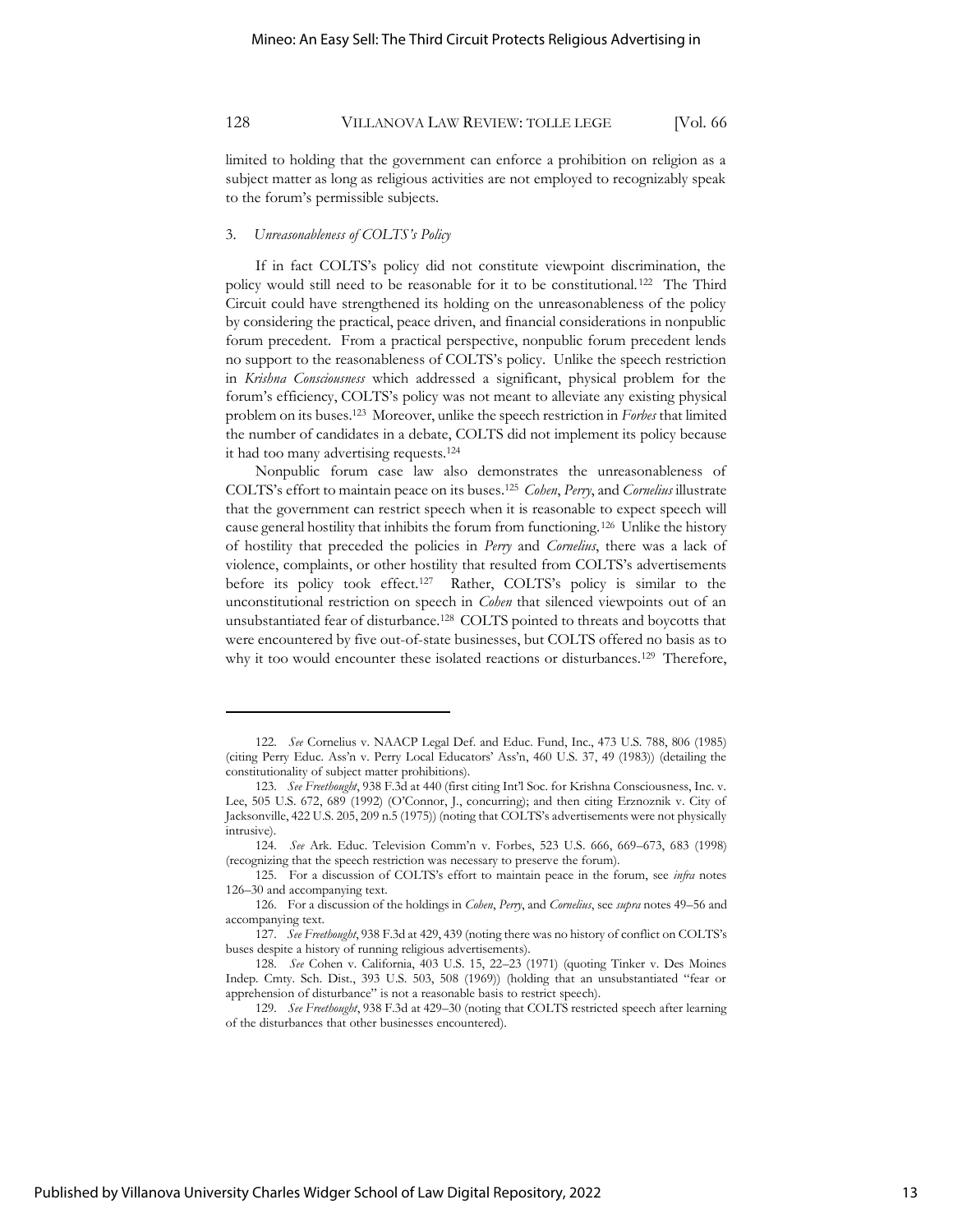COLTS's unsubstantiated fear of disturbance was insufficient reasoning for it to restrict speech.<sup>130</sup>

The financial considerations from nonpublic forum case law demonstrate additional unreasonableness in COLTS's policy.<sup>131</sup> In *Cornelius*, the government's restriction on lobbyist speech was reasonable because donations represented the entirety of the drive's revenue, and donations decreased when the restriction on lobbyists was lifted in a prior year drive.<sup>132</sup> In *Freethought*, COLTS restricted speech without citing a history of declining bus fares or advertising revenues, and these revenue sources only represented a minute portion of COLTS's funding.<sup>133</sup> Based on these financial considerations and the practical and peace driven considerations discussed earlier, COLTS's policy was far from "the most reasonable or the only reasonable limitation" on speech for the forum.<sup>134</sup> Instead, the policy wasn't reasonable at all.<sup>135</sup>

#### B. *Public Policy Considerations*

Public policy considerations offer further praise for the Third Circuit's ruling.<sup>136</sup> COLTS's policy of trading freedom of speech for security poses dangers for our society.137 One commentator has noted that trading freedom for security today leads to a loss of both freedom and security tomorrow.<sup>138</sup> For example, the Weimar Republic enacted legislation that allowed the government to restrict the freedom of speech during turbulent times in the name of protecting the citizenry, but the Nazis used this law to eliminate opposition, consolidate power, and deprive many people of both liberty and security.<sup>139</sup> Additional scholars have noted that when the government restricts civil liberties during a time of turmoil, it is often difficult for citizens to have the restrictions repealed and to regain their freedoms once the

<sup>130.</sup> *See id.* at 439–40 (recognizing that there were no prior disturbances on COLTS's buses that a speech restriction could help to stop).

<sup>131.</sup> For a discussion of the financial considerations of COLTS's policy, see *infra* notes 132– 34 and accompanying text.

<sup>132.</sup> *See* 473 U.S. 788, 808, 810 (1985) (noting that restrictions on speech reasonably prevented a decrease in the forum's revenue).

<sup>133.</sup> *See* 938 F.3d at 428 (noting that bus fares were "negligible" and that advertising revenue was less than two percent of COLTS's revenue).

<sup>134.</sup> *Cornelius*, 473 U.S. at 808 (explaining the constitutionality of speech prohibitions in nonpublic forums).

<sup>135.</sup> *See Freethought*, 938 F.3d at 442 (finding that COLTS's policy was unreasonable).

<sup>136.</sup> For a discussion of the additional policy considerations, see *infra* notes 137–45 and accompanying text.

<sup>137.</sup> For a further discussion of the dangers COLTS's policy offers, see *infra* notes 138–41 and accompanying text.

<sup>138.</sup> *See* Shlomit Yanisky-Ravid and Ben Zion Lahav, *Public Interest vs. Private Lives—Affording Public Figures Privacy in the Digital Era: The Three Principle Filtering Model*, 19 U. PA. J. CONST. L. 975, 975 (2017) (asserting that trading liberty for security yields a loss of both over time).

<sup>139.</sup> *See* Reichstagsbrandverordnung [Reichstag Fire Decree], Feb. 28, 1933, RBBl I at 83 (Ger.), *translated in Reichstag Fire Decree*, UNITED STATES HOLOCAUST MEMORIAL MUSEUM, https://encyclopedia.ushmm.org/content/en/article/reichstag-fire-decree

<sup>[</sup>https://perma.cc/PX9B-42UK] (last visited Jan. 30, 2021) (detailing Nazi efforts to undermine civil liberties shortly after gaining power).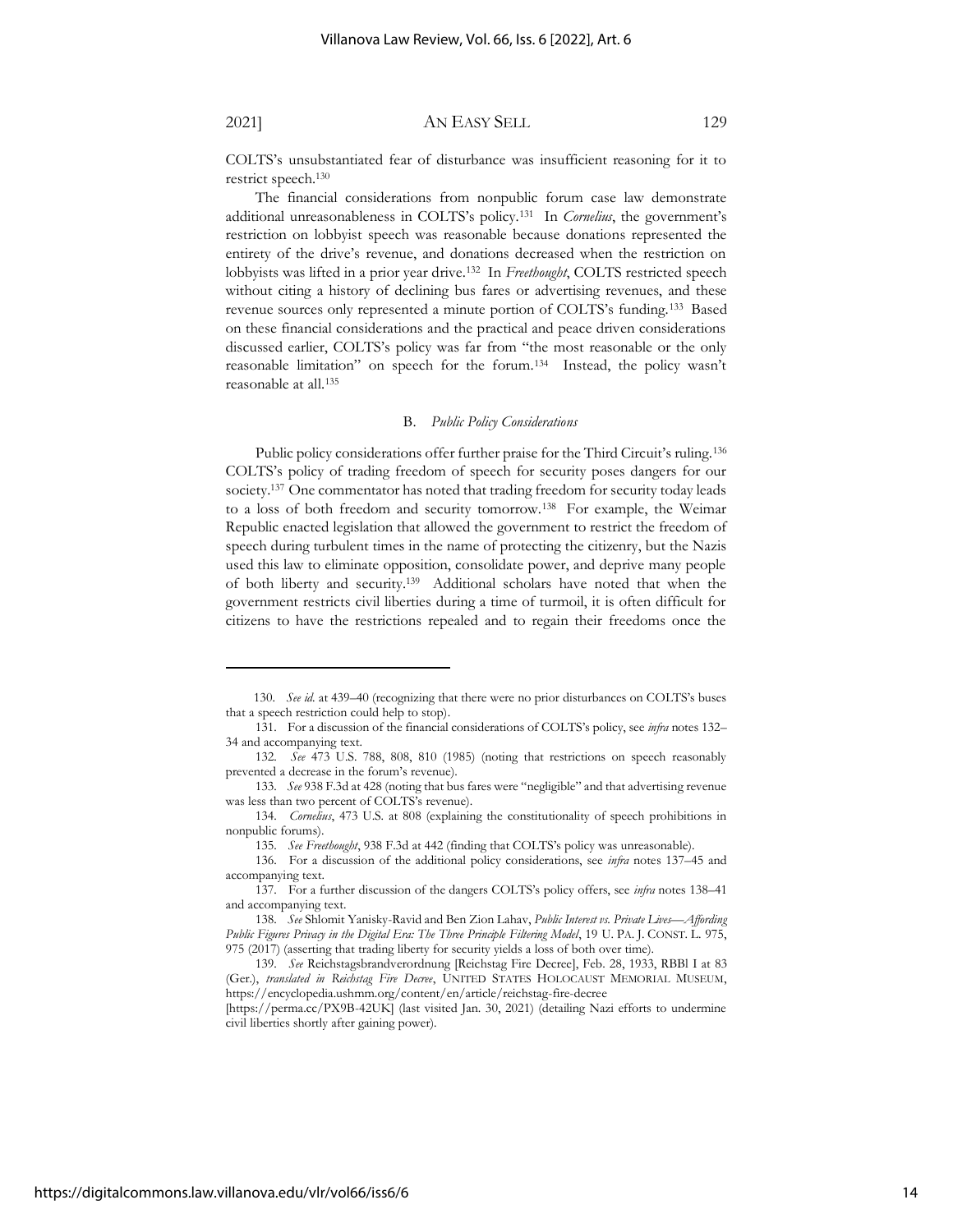turmoil subsides.<sup>140</sup> By refusing to enforce COLTS's policy, the Third Circuit helped to ensure that the long-term loss of liberty in the name of security does not materialize.<sup>141</sup>

Another good policy implication of the Third Circuit's ruling is that it refrains from rewarding intolerant behavior from the public.<sup>142</sup> The Third Circuit recognized that silencing the freedom of speech out of concern for boycotts or violence offers an incentive for citizens to engage in these activities.<sup>143</sup> When the government silences speech because people find it offensive, the aim of the First Amendment is not upheld: "protect[ing] unpopular individuals from retaliation—and their ideas from suppression—at the hand of an intolerant society."<sup>144</sup> The Third Circuit recognized this and upheld the aim of the First Amendment in its ruling.<sup>145</sup>

### VI. COLLECTING MARKET FEEDBACK: *FREETHOUGHT*'S IMPACT

The Third Circuit's ruling will have many practical and legal effects, but the practical effects will be more immediate.<sup>146</sup> Other Third Circuit government entities will need to review their speech policies to ensure these policies are not viewpoint discriminatory, illustrated by AmTran's recent review of its policy.<sup>147</sup> In addition, these entities will need to modify their policies to allow for speech on religion as a subject matter. <sup>148</sup> COLTS has already modified its policy in the wake of *Freethought*, removing restrictions on religious advertisements.<sup>149</sup>

<sup>140.</sup> *See, e.g.*, Kevin J. Barry, *Liberty Under Attack: Reclaiming Our Freedoms in an Age of Terror*, 54-SEP FED. LAW. 53, 54 (2007) (asserting that society does not always regain its liberties with ease once taken away, even when the underlying reasons for the deprivation ameliorate).

<sup>141.</sup> For a further discussion of the threat to liberty, see *supra* notes 137–40 and accompanying text.

<sup>142.</sup> For a further discussion of incentivizing intolerant behavior, see *infra* notes 143–45 and accompanying text.

<sup>143.</sup> *See* Ne. Pa. Freethought Soc'y v. COLTS, 938 F.3d 424, 438 (3d Cir. 2019) (citing Seattle Mideast Awareness Campaign v. King Cty., 781 F.3d 489, 504 (9th Cir. 2015) (Christen, J., dissenting)) ("It invites a heckler's veto by signaling that the government will suppress unpopular speech if the public behaves badly.").

<sup>144.</sup> McIntyre v. Ohio Elections Comm'n, 514 U.S. 334, 357 (1995) (describing constitutional freedoms); *Freethought*, 938 F.3d at 438 (arguing that COLTS's policy did not uphold the purpose of the freedom of speech).

<sup>145.</sup> For a further discussion of the Third Circuit's ruling, see *supra* Section IV.

<sup>146.</sup> *See* William Kibler, *Court Ruling Has Amtran Suspending Ad Program*, ALTOONA MIRROR (Nov. 3, 2019), https://www.altoonamirror.com/news/local-news/2019/11/court-ruling-hasamtran-suspending-ad-program/ [https://perma.cc/RBD4-SYX8] (recognizing that Altoona Metro Transit ("AmTran") began reconsidering its advertising policy within two months of the *Freethought* ruling).

<sup>147.</sup> *See id.* (recognizing AmTran's reasoning for reconsidering its policy).

<sup>148.</sup> *See Freethought*, 938 F.3d at 433 (quoting Good News Club v. Milford Cent. Sch., 533 U.S. 98, 103, 111 (2001)) (holding that government entities cannot prohibit speech on religion).

<sup>149.</sup> *See Policy Governing All Advertising in or upon County of Lackawanna Transit System Facilities and Vehicles*, CTY. OF LACKAWANNA TRANSIT SYS. AUTH., https://coltsbus.com/wpcontent/uploads/2021/03/Advertising-Policy-Amended-11.18.2020.pdf

<sup>[</sup>https://perma.cc/A4MF-N8F3] (last updated Nov. 18, 2020) (detailing COLTS's advertising policy adopted in November, 2020).